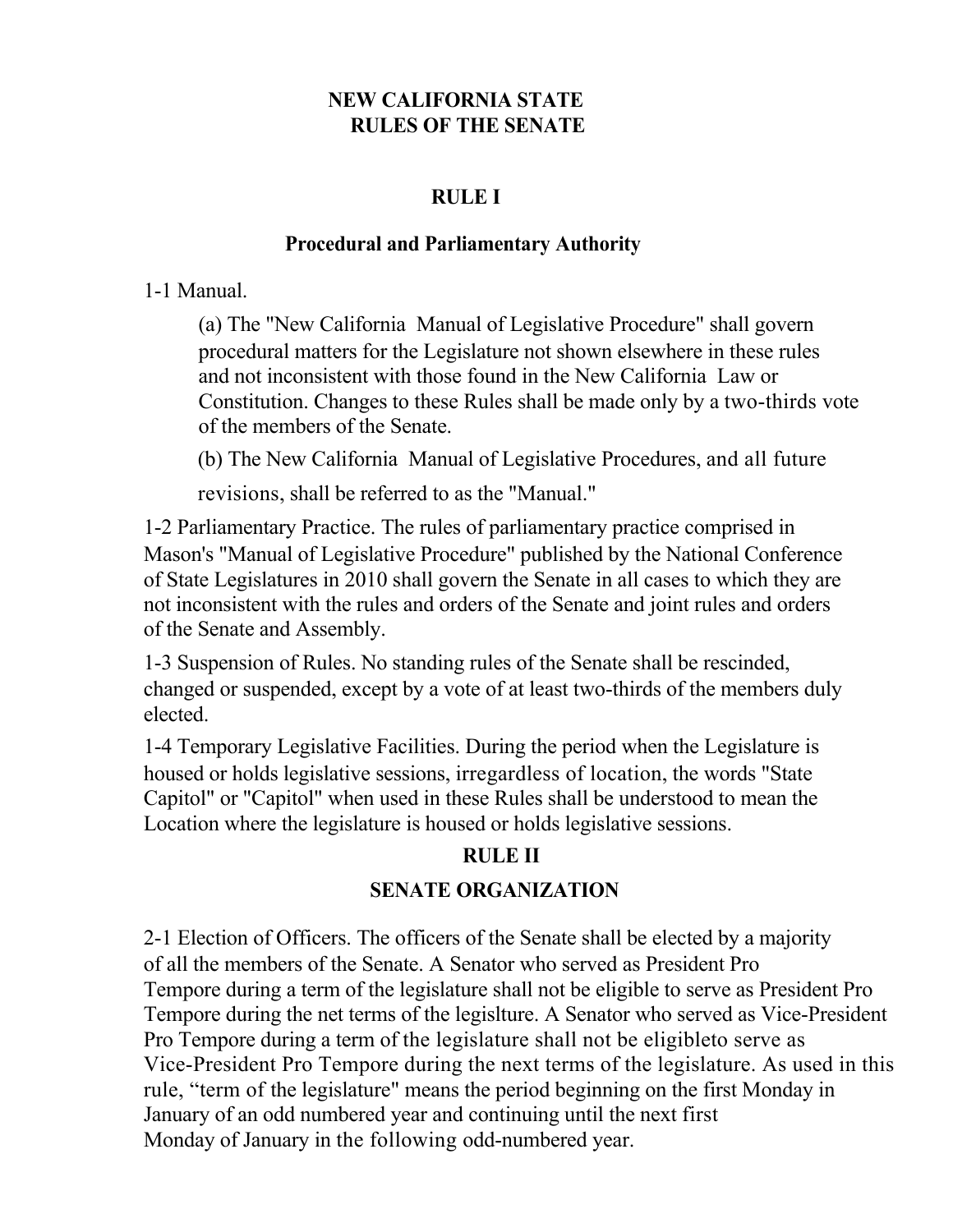2-2 Duties of President Pro Tempore. It shall be the general duty of the President Pro Tempore:

(a) To announce the business before the Senate in the order which it is to be taken up;

(b) To receive and submit in proper manner all motions and propositions presented by the members and to announce the result;

(c) To receive messages and other communications from other branches of the government and announce them to the Senate;

(d) To authenticate by his signature, when necessary, all acts, orders and proceedings of the Senate;

(e) To name the members of all committees unless otherwise directed by a majority of the Senate;

(f) He shall have the regulation of such parts of the Capitol and its passages as are or may be set apart for the use of the Senate and its officers;

(g) He shall refer all matters to be committed to the committee most appropriate to take charge of the same;

(h) He shall call a member to fill the Chair whenever the Senate shall resolve itself into a Committee of the Whole;

(i) He shall preserve order and decorum, and may speak on points of order in preference to other members, rising from his seat for that purpose, and shall decide points of order, subject to an appeal to the Senate.

2-3 Vice President Pro Tempore. The Senate shall elect a Vice President Pro

Tempore, who, in the absence of the President Pro Tempore, shall exercise all the

powers and authority of the President Pro Tempore, and shall perform all his duties.

2-4 Other Officers. All other officers and employees of the Senate shall perform their respective duties, as generally outlined in "New California Manual of Legislative Procedures" under the direction of the President Pro Tempore.

2-5 Removal of Officers. Two-thirds of all the members of the Senate voting for the removal of the President Pro Tempore, or any officer of the Senate, shall be sufficient to vacate the chair, or such office, as the case may be.

2-6 Senate Committees. Senate Standing Committees shall be appointed by the President Pro Tempore of the Senate after conferring with the majority and minority leaders. Senate Standing Committees are as follows:

1. Judiciary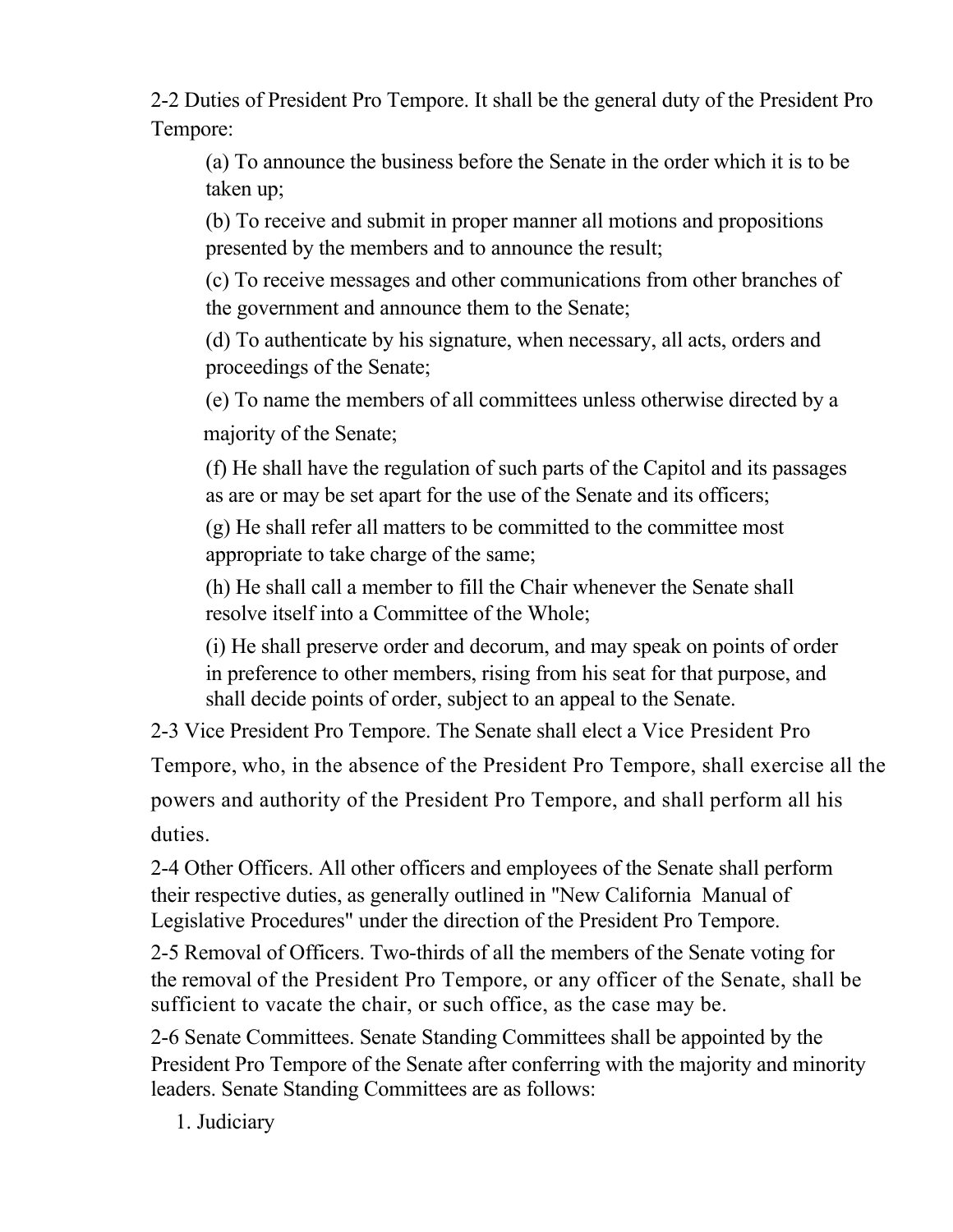- 2. Appropriations
- 3. Revenue
- 4. Education
- 5. Public Safety and Prisons
- 6. Commerce, Economic Development and Public Utilities
- 7. Agriculture, State and Public Lands and Water Resources
- 8. Travel, Recreation, Wildlife and Cultural Resources
- 9. Corporations, Elections and Political Subdivisions
- 10.Transportation, Highways and Military Affairs
- 11.Labor, Health, Public Retirement and Social Services
- 12.Journal
- 13.Rules and Procedure
- 14. Ethics and Oversight
- 15. And any other such committees as shall be determined, and approved by a majority vote in the Senate.

2-7 Committee Membership. Membership on committees shall be apportioned as nearly as possible as to reflect the percentage of the elected membership of the majority and minority parties and other parties of the Senate.

(a) All committees shall have five members, one of which shall be the

chairman and member of the majority party.

2-8 Changes in Committee Membership. No change shall be made in any committee except by vote of a majority of the members of the Senate. The President Pro Tempore of the Senate may appoint a member to fill any vacancy occuring on any Senate Standing Committee during the interim, providing the appointment is made with the advice of the respective majority or minority leader, dependent upon the party in which the vacancy has occurred.

2-9 Conference Committees, Membership. The President ProTempore shall appoint three members to the free or select conference committee following "Mason's Manual."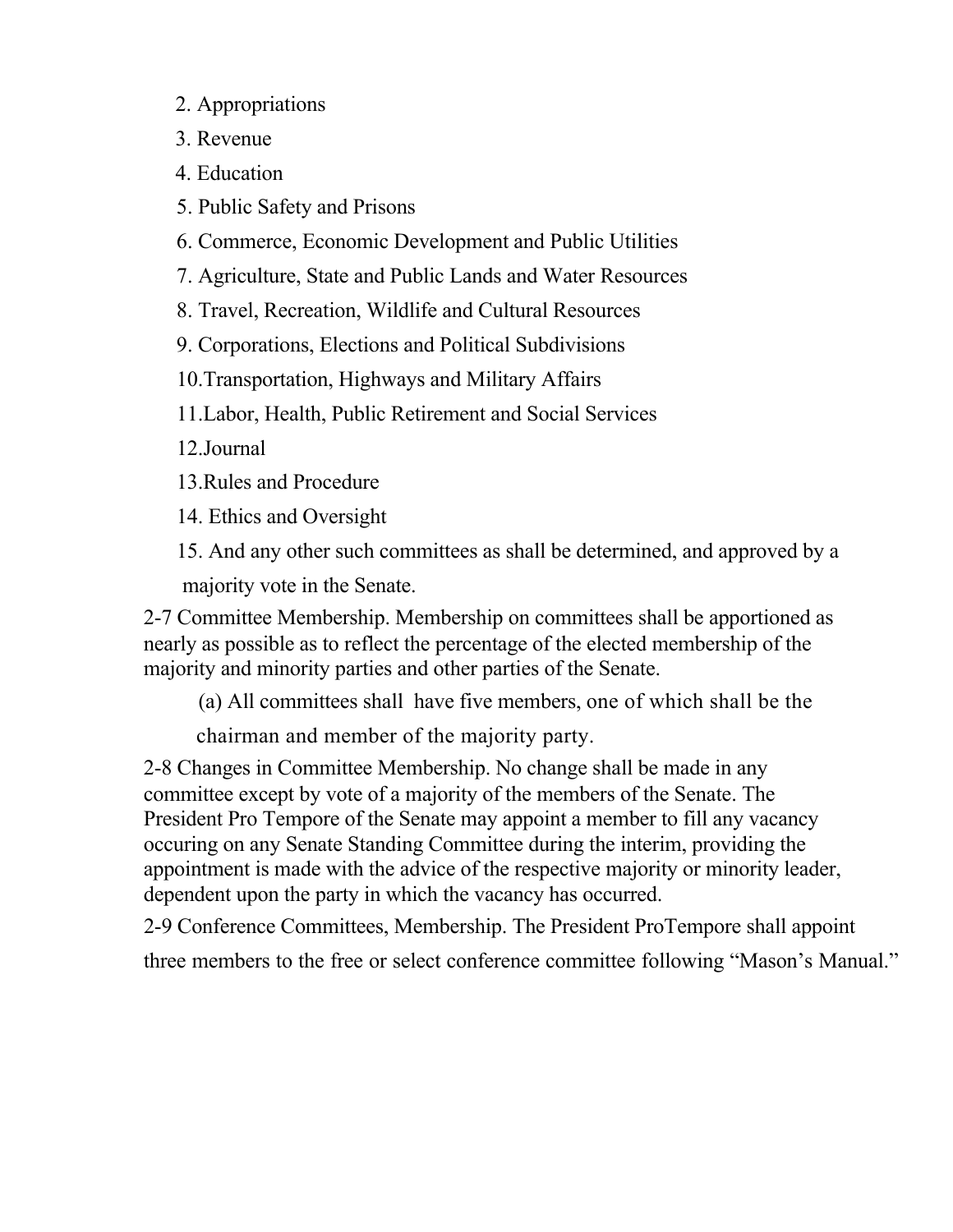## **RULE III**

#### **CONVENING AND ORDER OF BUSINESS**

3-1 Hour of Meeting. The Senate shall meet each day of sitting at 10 A.M., unless the Senate shall have adjourned to some other hour. A majority of all the members of the Senate shall constitute a quorum; but a less number, after waiting one hour for a quorum, may adjourn from day to day.

3-2 Call to Order and Roll Call. The President Pro Tempre shall take the chair at the fixed hour for the meeting of the Senate and call the members to order. The members shall thereupon take their respective seats and the Clerk shall proceed to call the roll of the members, and the names of those present and absent shall be entered upon the Journal.

3-3 Absent Members. No member or officer shall absent himself from the service of the Senate except:

- (a) In case of sickness;
- (b) With permission of the President Pro Tempore first obtained;
- (c) By a majority vote of the Senate first obtained.

3-4 Quorum – How Maintained. In case fewer than a Quorum of the Senate shall convene, the President Pro Tempore is authorized to send the Sergeant-at-arms, or any other person, for any or all members absent without leave.

3-5 Order of Business. The following shall be the usual order of business, however the order may be changed as necessary for the efficient management of business:

(a) Roll call

- (b) Prayer by the chaplain
- (c) Pledge of Allegiance
- (d) Journal
- (e) Confirmation of appointments, if any
- (f) Messages from the governor and/or house
- (g) Unfinished business
- (h) Introduction, reading and reference of bills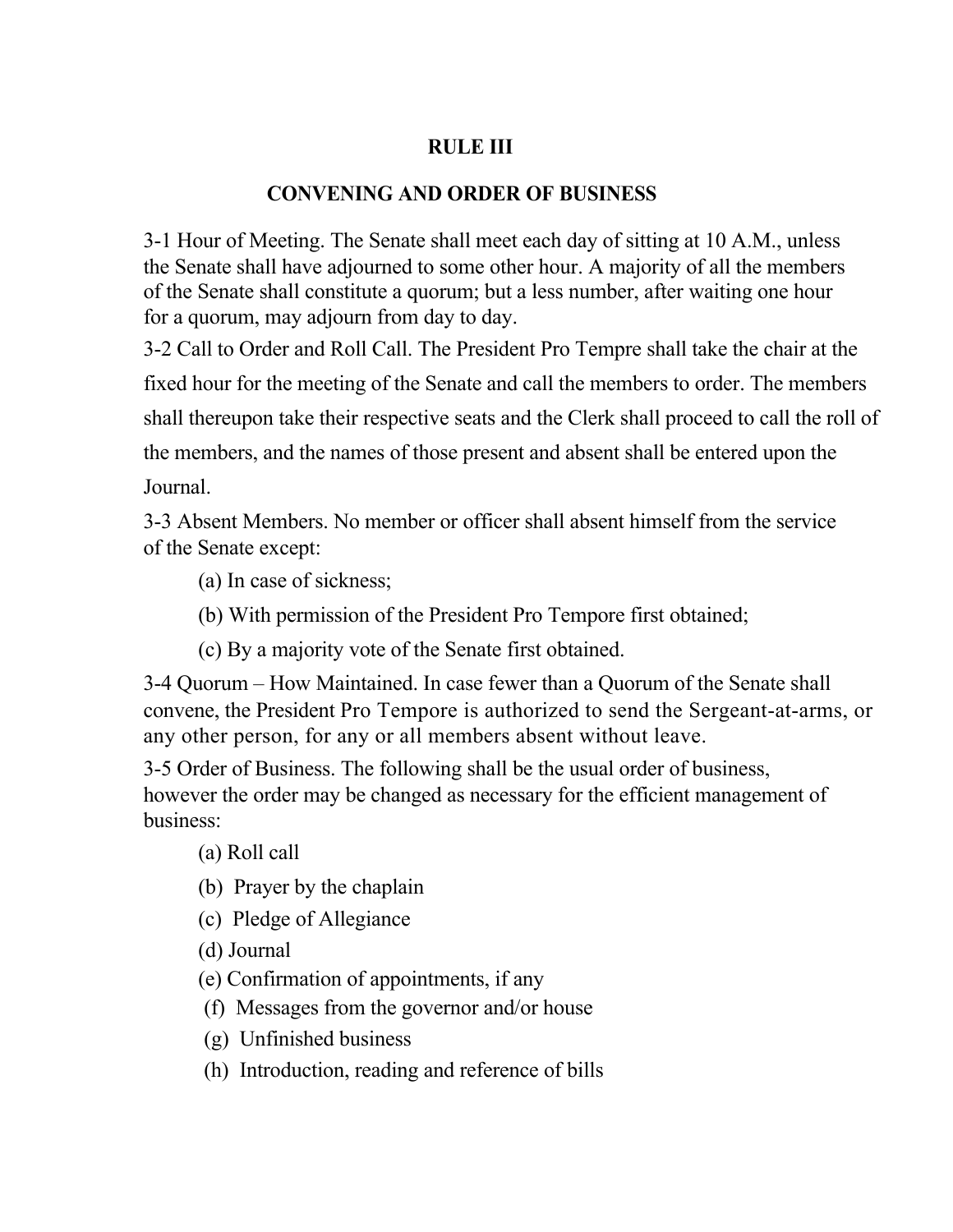- (i) Assembly bills on first reading
- (j) Reports from standing committees
- (k) Reports from select committees
- (l) Bills on second reading
- (m) Bills on third reading and final passage
- (n) Consideration of bills on general file
- (o) Signing of enrolled acts
- (p) Action on administrative rule orders
- (q) Special orders and committee announcements
- (r) Recess/Adjournment

# **RULE IV**

# **INTRODUCTION AND REFERRAL OF BILLS**

# 4-1 Definitions.

(a) Whenever the word "bill" is used in these Rules, it shall include Senate files, Assembly bills, Senate and Assembly joint memorials and resolutions unless otherwise specified.

(b) Whenever used in these Rules, the words "budget bill", "mirror budget bill" or "general appropriations bill or bills" refers to the "general" appropriations bill" specified in the Joint Rules of the Assembly and Senate which contains appropriations for the ordinary expenses of the three branches of state government and may include other appropriations allowed by Article 3 of the New California State Constitution.

(c) The words "printed", "distribute" and "distributed" when used in these Rules in relation to the distribution of bills, amendments or other information to legislators shall include distribution by electronic means.

4-2 Preparation of Bills. Bills for consideration by the legislature shall be prepared generally per the drafting rules set forth in the Manual and approved as to form,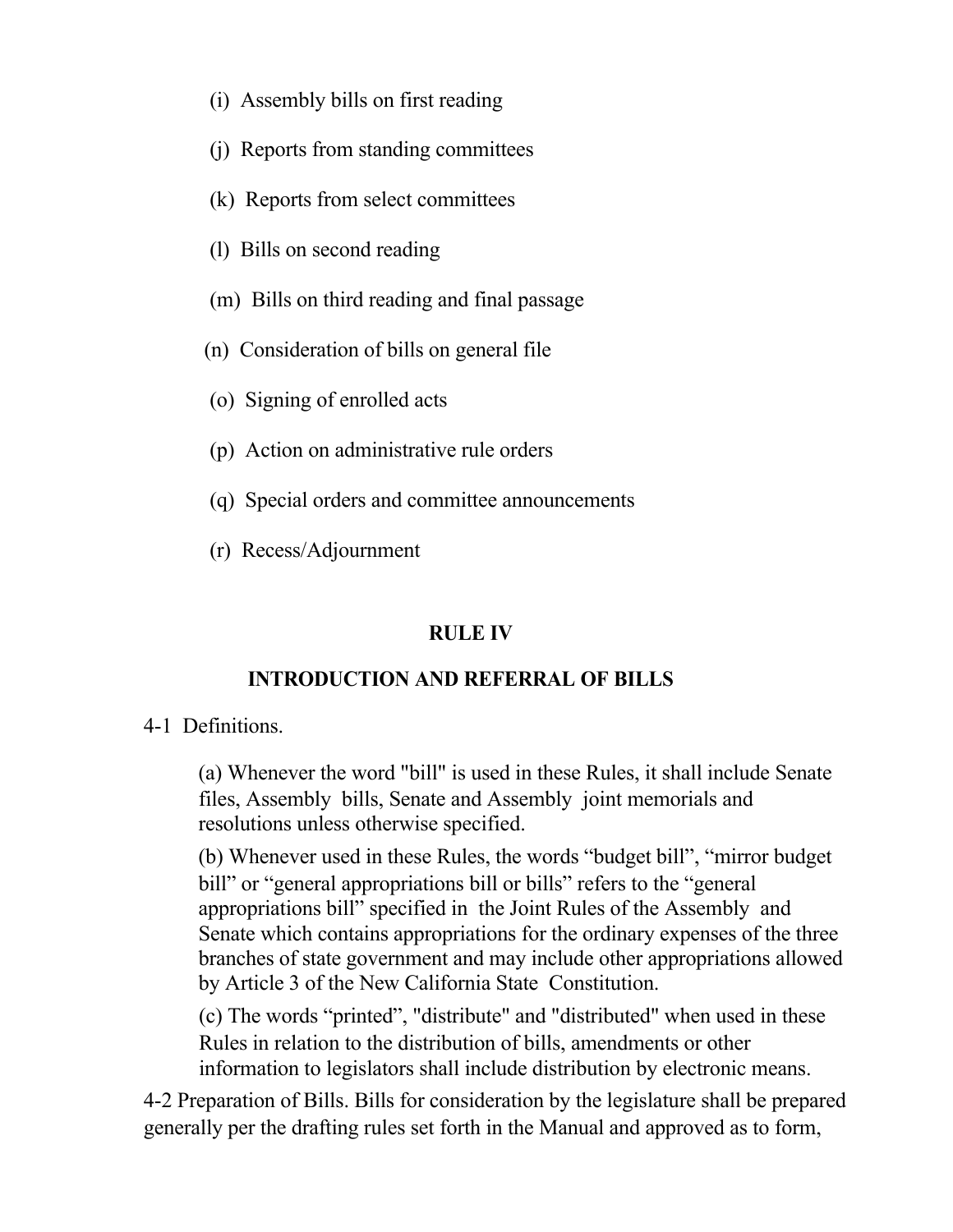jacketed, indexed and stored in the computer by the Legislative Service Office before being introduced in the house designated by the prime sponsor.

4-3 Limit on Number of Bills Sponsored. Except for a Budget Session, no member shall sponsor more than seven (7) bills in any session. This limitation shall not apply to joint interim, or adhoc, committees, such as the Management Audit Committee, the Select Water Committee and any other committee designated by the Management Council, nor shall this limitation include any bill the sole purpose of which is to repeal existing statutes.

4-4 Administering Bill Sponsorship Limits. For the purpose of administering Senate Rules which limits the number of bills a member may sponsor, the following shall apply:

(a) There shall be no limit on the number of bill drafts which a member may request be drafted by the Legislative Service Office;

(b) The Legislative Service Office shall assign a bill number and jacket for introduction of bill drafts in the order that the sponsor approves and submits the drafts for final processing;

(c) The Legislative Service Office shall immediately advise the member when that member has approved and submitted bill drafts for introduction in an amount equal to the limit prescribed by the applicable rule. If the member thereafter submits an approval for an additional bill draft for final processing so as to be assigned a bill number and jacketed, the Legislative Service Office shall not process the bill further unless the member withdraws a bill that the member previously approved and submitted for sponsorship. For the purpose of this paragraph, a member withdraws a bill previously approved and submitted for sponsorship by:

(i) If the session has not convened, directing the Legislative Service Office to cancel the previously approved bill;

(ii) If the session has convened, submitting the jacket of the bill to be cancelled to the Chief Clerk with a written and signed notation on the jacket to cancel the bill.

(d) If the legislator wishes to request that the rules on limits be suspended for the purpose of introducing a bill in excess of the number authorized, the member shall have the bill draft as prepared by the Legislative Service Office distributed to the membership and then make the motion to suspend the rules. If the motion passes, the Legislative Service Office shall immediately jacket the bill, assign it a number and submit it to the Chief Clerk.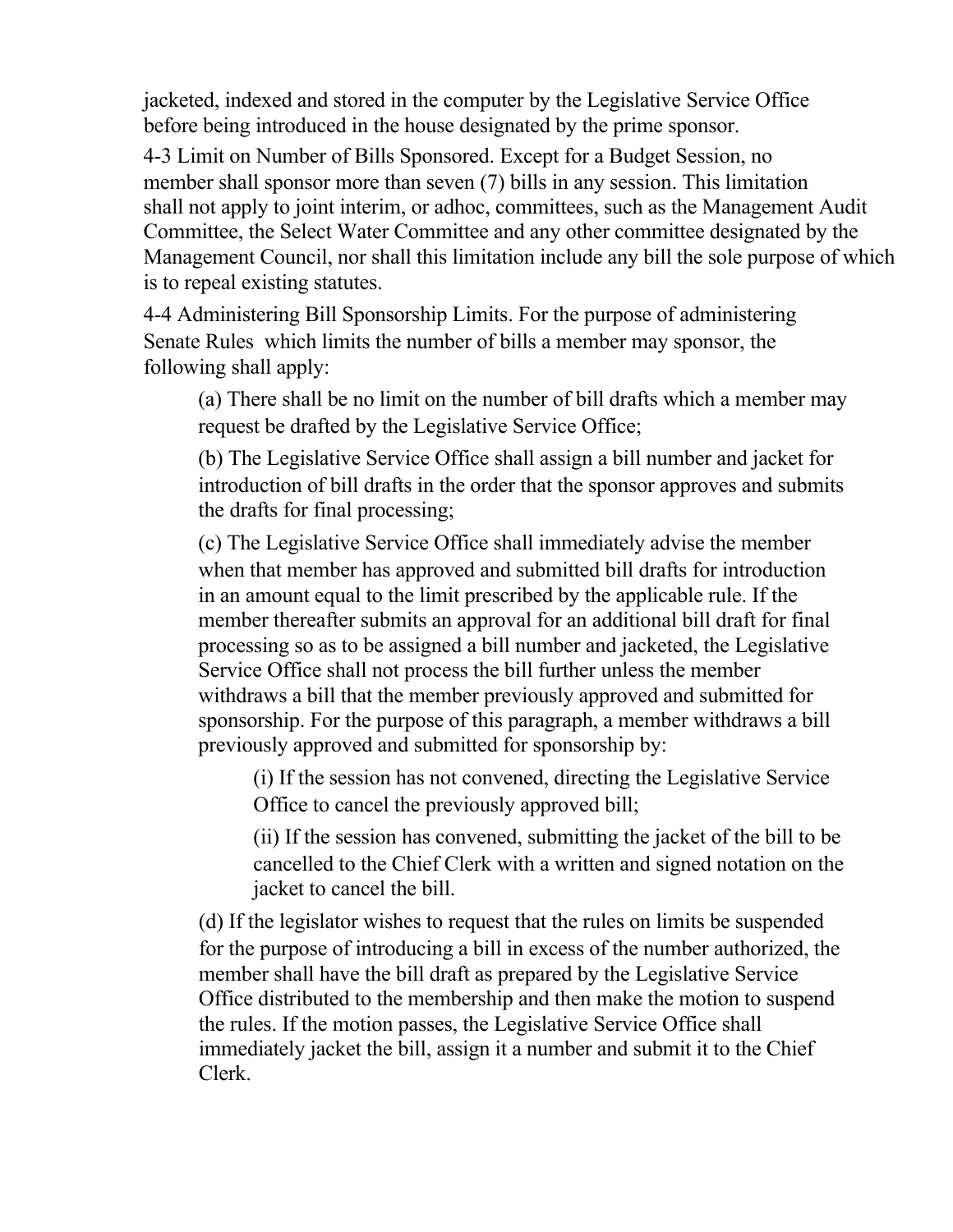4-5 Introduction Deadline. No bill, other than general appropriations bills shall be introduced after noon of the 12th legislative working day of the session, except by consent of two-thirds of the elected members of the Senate. Bills that have been drafted and signed, submitted and accepted by the Legislative Service Office prior to the twelve noon cutoff date for consideration of bills will be considered as being within the cutoff deadline. Such a list of bills will be delivered by the Legislative Service Office to the President at the cutoff hour.

4-6 Order of Bill Introduction. Bills are introduced after they have been numbered in the order of their presentation to the Chief Clerk and after the President announces the Order of Business "Introduction, Reading and Reference of Bills" (see procedure and language style in Manual).

4-7 Reference to Committee.

(a) Subject to subsection (b) of this section, the President shall refer each bill to the appropriate committee but the Senate may, on motion refer the bill to another committee.

(b) On a motion to re-refer a bill to another Committee, a bill shall be identified by bill number, catch title and prime sponsor before such motion is considered.

4-8 Referral of Bills Requiring an Appropriation.

(a) A bill containing an appropriation, or which requires an appropriation or change in funds, may be assigned to a standing committee other than appropriations, but if so, it shall be re-referred to the appropriations committee upon being reported back from the committee to which first assigned. The appropriations committee shall consider and may recommend:

(i) Modifications to any appropriation contained in the bill, or the addition or deletion of an appropriation, and any necessary related conforming amendments;

(ii) That a delayed effective date or other limiting condition be added to any bill that requires, but does not provide, an appropriation;

(iii)That the bill shall not pass, provided that the committee report may include a "do not pass" recommendation as an alternative to any other recommendation made under this subsection, and further provided that for purposes of Rule 6-2, the recommendation of the original standing committee shall govern.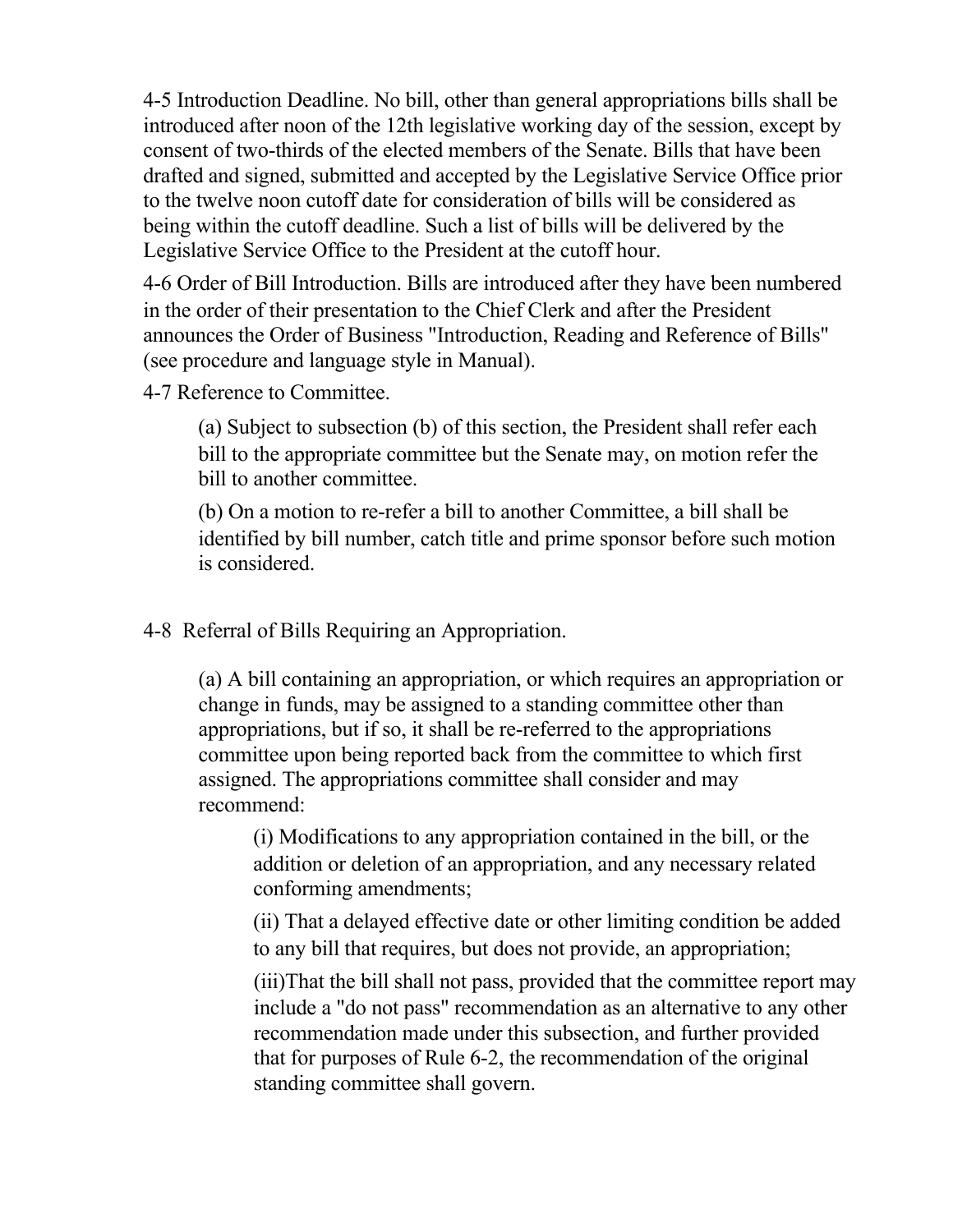(b) A re-referred bill shall be given priority consideration by the appropriations committee and shall be reported to the Presiding Officer for placement on General File.

#### **RULE V**

#### **STANDING COMMITTEE PROCEEDINGS**

5-1 Open Meetings; Executive Sessions. All standing committee meetings shall be considered open meetings except when declared to be an executive session by the standing committee chairman.

5-2 Delivered to Committee Chairman; Meeting Notices.

(a) After first reading, all bills shall be delivered to the designated committee chairman.

(b) No Standing Committee shall meet to consider any bill referred to it unless notice of the date, time and place of the meeting and the bills to be considered has been posted in the State Capitol at the place designated for posting of meeting notices by 3:00 p.m. on the day before the meeting is to be held. For a meeting to be held on a Monday, the notice shall be posted by 3:00 p.m. on the first legislative day preceding that Monday. This subsection does not apply to:

(i) Continued consideration of a bill by a Committee after the Committee has begun consideration of that bill at a meeting for which notice was posted in compliance with this subsection;

(ii) A bill that has been re-referred to another Committee after another Committee has reported the bill out;

(iii)Meetings scheduled on the first or second day of any session where:

(A) The Standing Committee took no votes on the bill under consideration; or

(B) A notice was posted by 5:00 p.m. on the day before the meeting is to be held. The notice may state the Committee intends to consider the bill if it is referred to that Committee.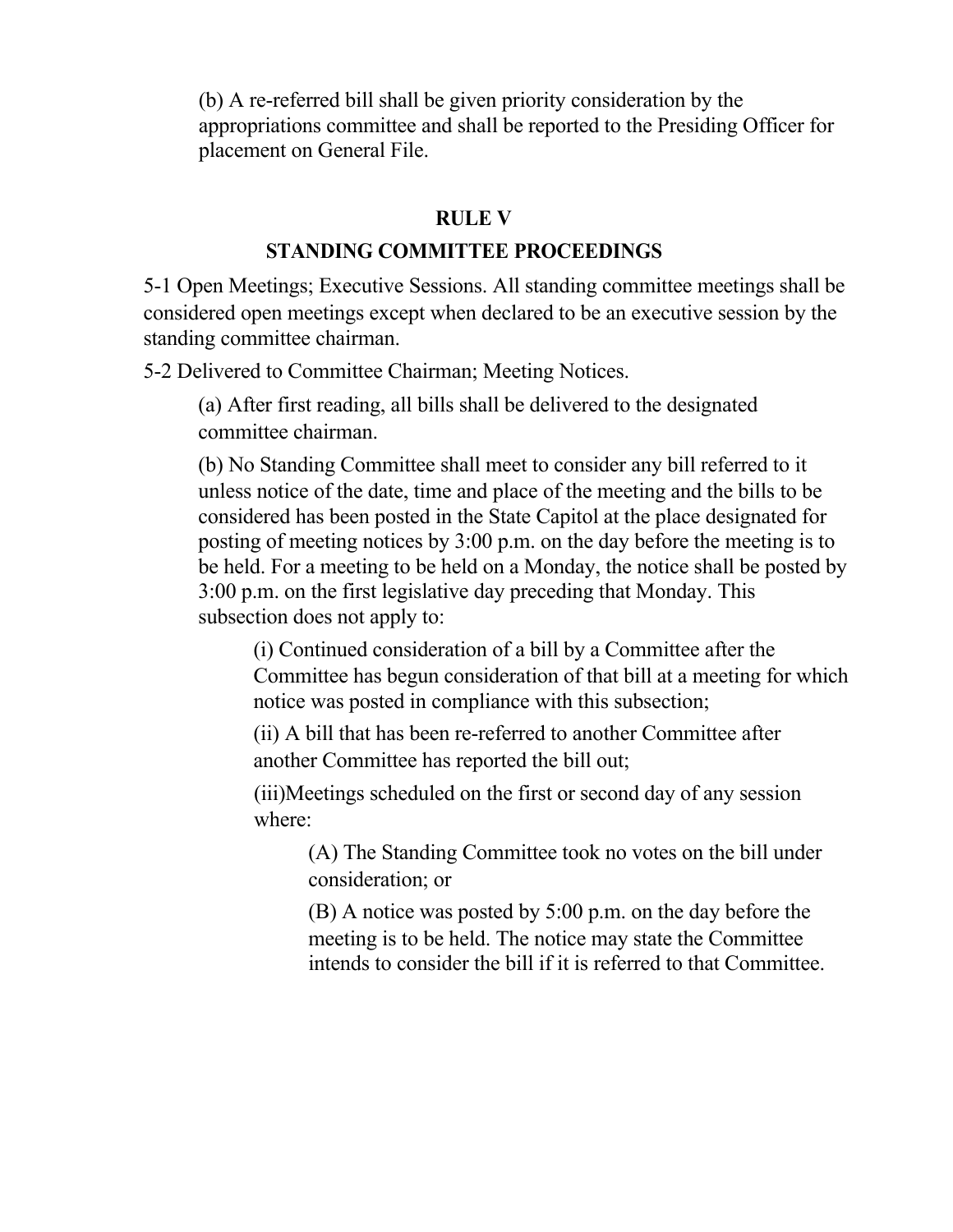5-3 Proxy Voting in Committee. A member of the Senate who has been excused from attendance at a standing committee meeting by the committee chairman may file an absentee vote on a matter pending before the standing committee, provided:

(a) The member submits a signed vote form that specifically identifies the motion and the member's desired vote;

(b) The vote form is delivered to the committee chairman before the vote on the motion is taken;

(c) The absentee vote may be revoked by the member before the vote is taken by signing and filing a written revocation with the committee chairman or by the member personally appearing at the meeting and voting on the motion in person;

(d) A member voting by absentee vote shall not be counted as being present for purposes of establishing a quorum.

5-4 Reports and Record of Votes.

(a) Standing Committees shall take charge of and report in writing on all matters referred to them respectively.

(b) When a Standing Committee has disposed of a bill by adoption of one (1) of the following motions, the vote on final disposition shall be included in the Committee report indicating how each member voted, and the bill and the report shall be submitted to the Chief Clerk:

(i) Do pass;

(ii) Amend and do pass;

(iii) Do not pass;

(iv) No recommendation.

*Note*; When a motion to "do pass" or "amend and do pass" fails, the chairman shall report the vote on the failed motion to the Legislative Service Office including a record indicating how each member of the committee voted. The Legislative Service Office will provide the report of the committee vote to the public.

(c) For bills other than those reported under subsection (b) of this rule, the Committee shall return the bill together with a record of Committee consideration to the Chief Clerk on the day after the last day scheduled for consideration of Senate files or Assembly bills placed on general file but not later than the last day of the session. Upon receipt of the bill and the record of Committee consideration, the Chief Clerk shall ensure the required information contained within the record is entered into the journal but shall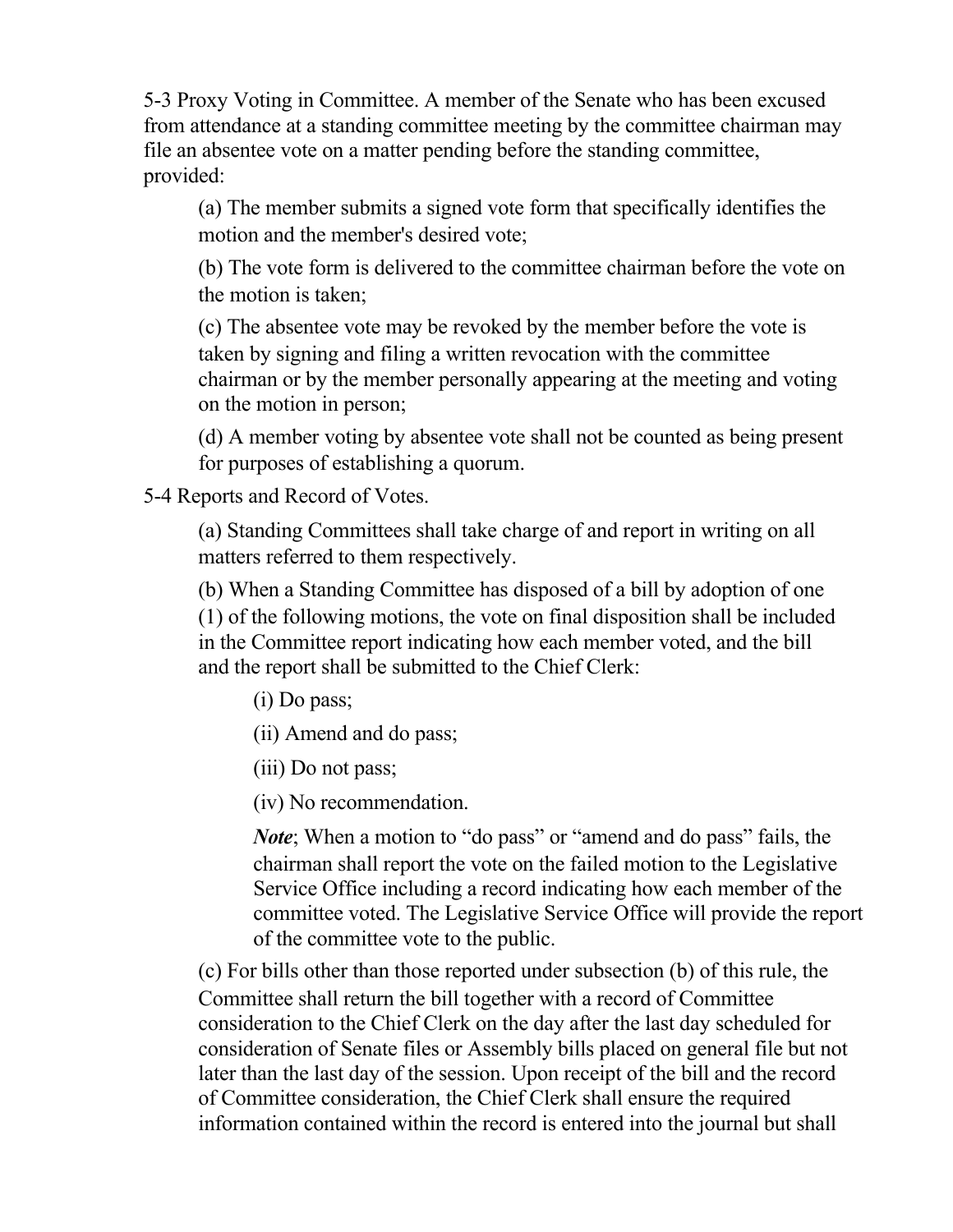not be required to read the record to the Senate. The record of Committee consideration shall include the following information which shall be entered into the Journal:

(i) When any motion referenced under subsection (b) of this rule fails, the record of Committee consideration shall include the vote of each member on the failed motion;

(ii) When a motion referenced under subsection (b) of this rule is not made on a bill, and a motion to postpone the bill indefinitely or to a certain date has not been made by the Committee, the record of Committee consideration shall indicate the bill died in Committee;

(iii)When a Standing Committee adopts a motion to postpone consideration of the bill until after expiration of the established final date for regular consideration of the bill, the record of Committee consideration shall include the vote of each member on the adopted motion.

5-5 Recalling Bills from Committee. Any bill, resolution, petition or memorial in the hands of any committee may be recalled from such committee after a reasonable time upon regular motion seconded by three Senators. Approval of the motion requires a simple majority of those present.

## **RULE VI**

## **GENERAL FILE AND COMMITTEE OF THE WHOLE PROCEDURES**

6-1 Placed on General File. After a bill has been reported back to the Senate by the committee to which the same was referred and the Standing Committee Report read to the body and entered in the journal, it shall be placed on general file and in its regular order and at the proper time it shall be taken up and considered by the Senate in the Committee of the Whole.

6-2 Order of General File – End of Session. Provided, however, that after the twentieth legislative working day of the session, bills on the general file shall be considered in the following order: first, "Do Pass" bills; second, "without recommendation" bills; and third, "Do NOT Pass" bills.

6-3 Committee of the Whole Procedure. After a bill and its Standing Committee Report have been read at length to the Committee of the Whole, or until a motion to dispense with further reading of the bill is carried, it shall be in order for the Standing Committee Chairman:

(a) To move the Committee recommendation on the bill and then any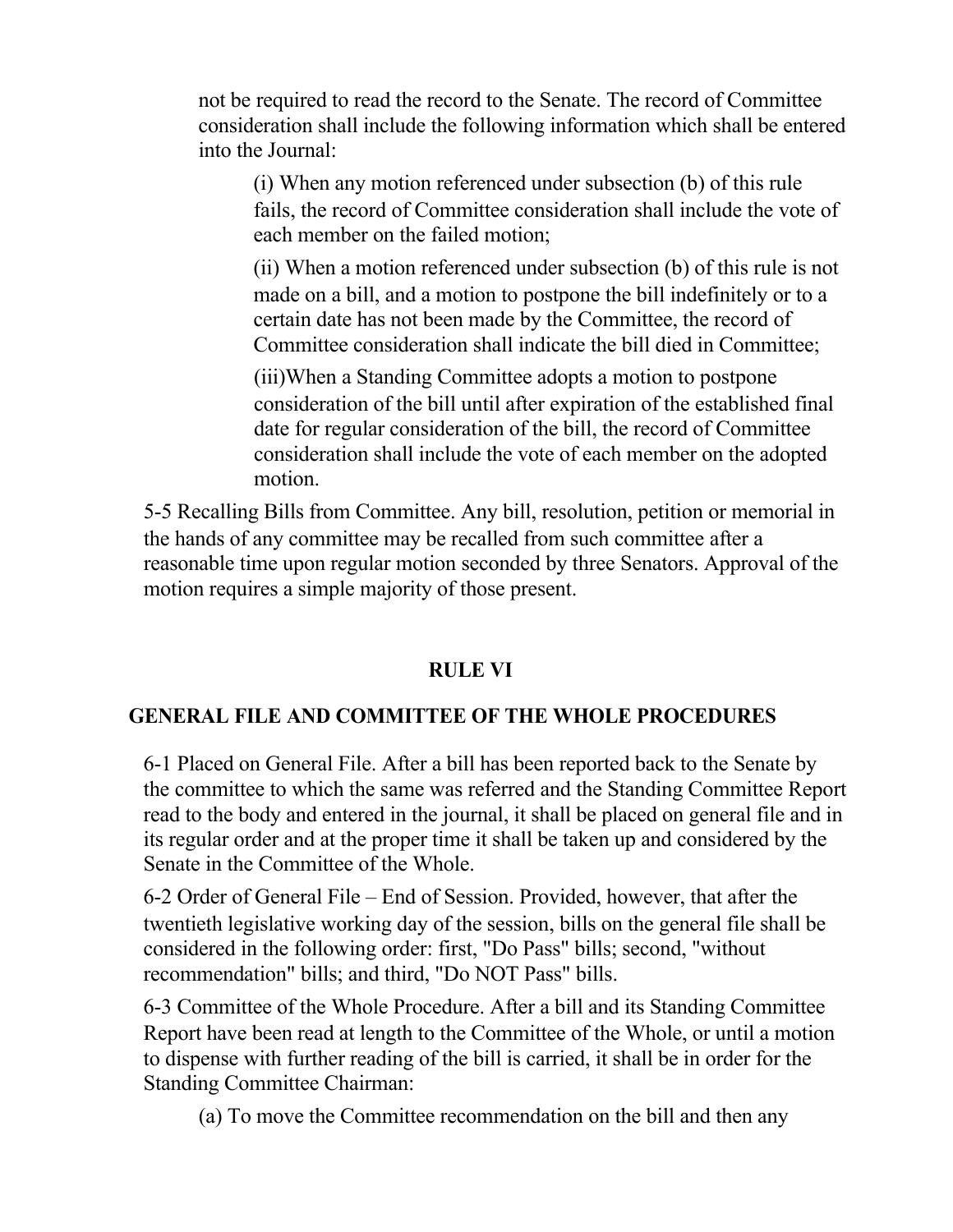Standing Committee Amendments. He shall move for the adoption of these amendments and explain the same. He may yield the floor to others who may offer further explanations, questions, or he may move:

(i) to recommend "Do Pass"

(ii) to recommend to postpone to a certain date which shall take precedence in the order stated.

(b) After either of said motions have been made, it shall be in order to move, and to take precedence in order of descending rank:

- (i) to "rise and report"
- (ii) to lay back on "General File" without prejudice
- (iii) to re-refer or recommit (iv) to amend.

6-4 Motion to Rise and Report. A motion to rise and report shall always be in order and shall take precedence over any other motion.

6-5 Senate Rules Apply; Exceptions. The rules of the Senate shall be observed in the "Committee of the Whole", so far as they may be applicable, except:

(a) The ayes and noes shall not be taken unless the original motion made for passage of a given bill has failed in the Committee of the Whole. At that time, the ayes and noes shall be taken and entered in the Committee of the Whole Report. The result of the roll call vote shall determine the action of the Committee of the Whole. If, after a roll call vote, the bill fails to pass Committee of the Whole, the bill is deemed to be indefinitely postponed. Except as provided in this subsection, the motion to indefinitely postpone shall not be in order during Committee of the Whole;

(b) The "previous question" will not be in order;

(c) There shall be no limit to the number of speeches;

(d) The motion for a "call of the Senate, lay on the table, adjourn" will not be in order.

6-6 Chair May Vote. The Chairman of the Committee of the Whole shall be entitled to vote on any matter under consideration before the committee.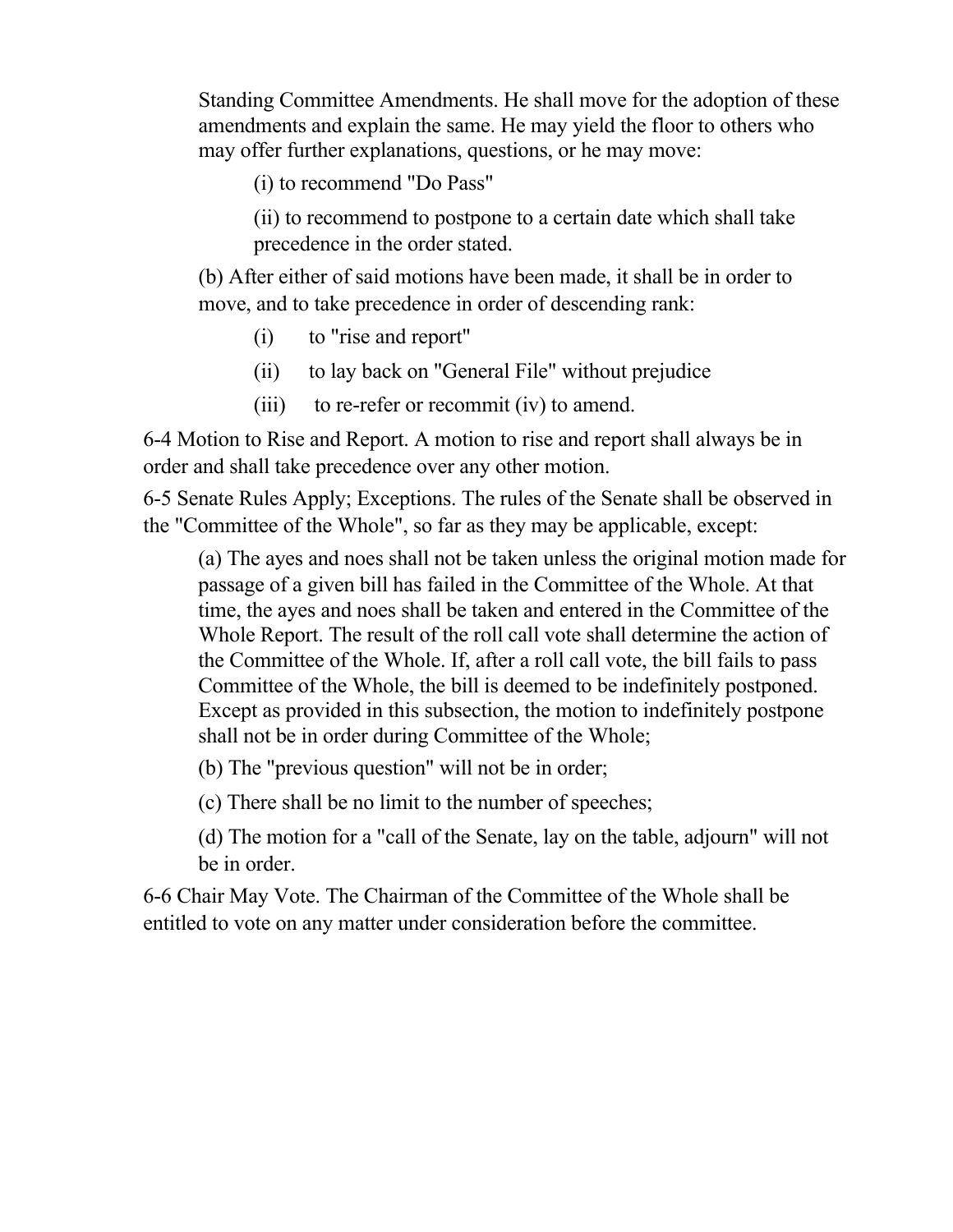#### **RULE VII**

#### **FLOOR ACTION ON BILLS**

7-1 Three Readings. Every bill shall receive three separate readings, previous to its being passed, and the President Pre Tempore shall give notice whether it be the first, second or third, which readings shall be on three separate days, unless the Senate otherwise directs by a two-thirds vote.

7-2 First Reading by Title. First reading shall be by catch title and sponsors' names only.

7-3 Laying Back a Bill. Absent objection sustained by a majority of those present, a bill scheduled for second or third reading may be laid back for an additional day.

7-4 Second Reading. The bill shall be read a second time at least one day after the Committee of the Whole report on the bill having a "Do Pass" recommendation unless laid back under Senate Rule 7-3.

7-5 Reading by Title Only. Second reading shall be by catch title only.

7-6 Question on Second Reading. The final question on the second reading of every bill shall be: "Shall the bill be read a third time?" Unless objections are made the President Pro Tempore shall so order. Only procedural objections to the bill being read a third time are in order on second reading.

7-7 Uncontested Bills.

(a) After second reading all uncontested bills which have no amendments pending, except for bills or joint resolutions requiring a two-thirds vote of the elected membership for final passage, shall be placed by the Chief Clerk on the consent list. If amendments are subsequently prepared to a bill, the bill shall be automatically removed from the consent list. Any member may object to having any bill placed on the consent list, in which case it shall be removed from the consent list. Any bill removed from the consent list shall be considered separately on third reading and final passage.

(b) At the beginning of third reading and final passage of bills, the majority floor leader shall move the consent list by reading each bill number followed by the catch title and the presiding officer shall call for the roll call on all the bills on the consent list. After the roll call is completed, the Chief Clerk will then ask any member who wishes to change his vote to stand and identify himself as to each bill or bills on the consent list. The results of the final roll call will then be announced for each bill.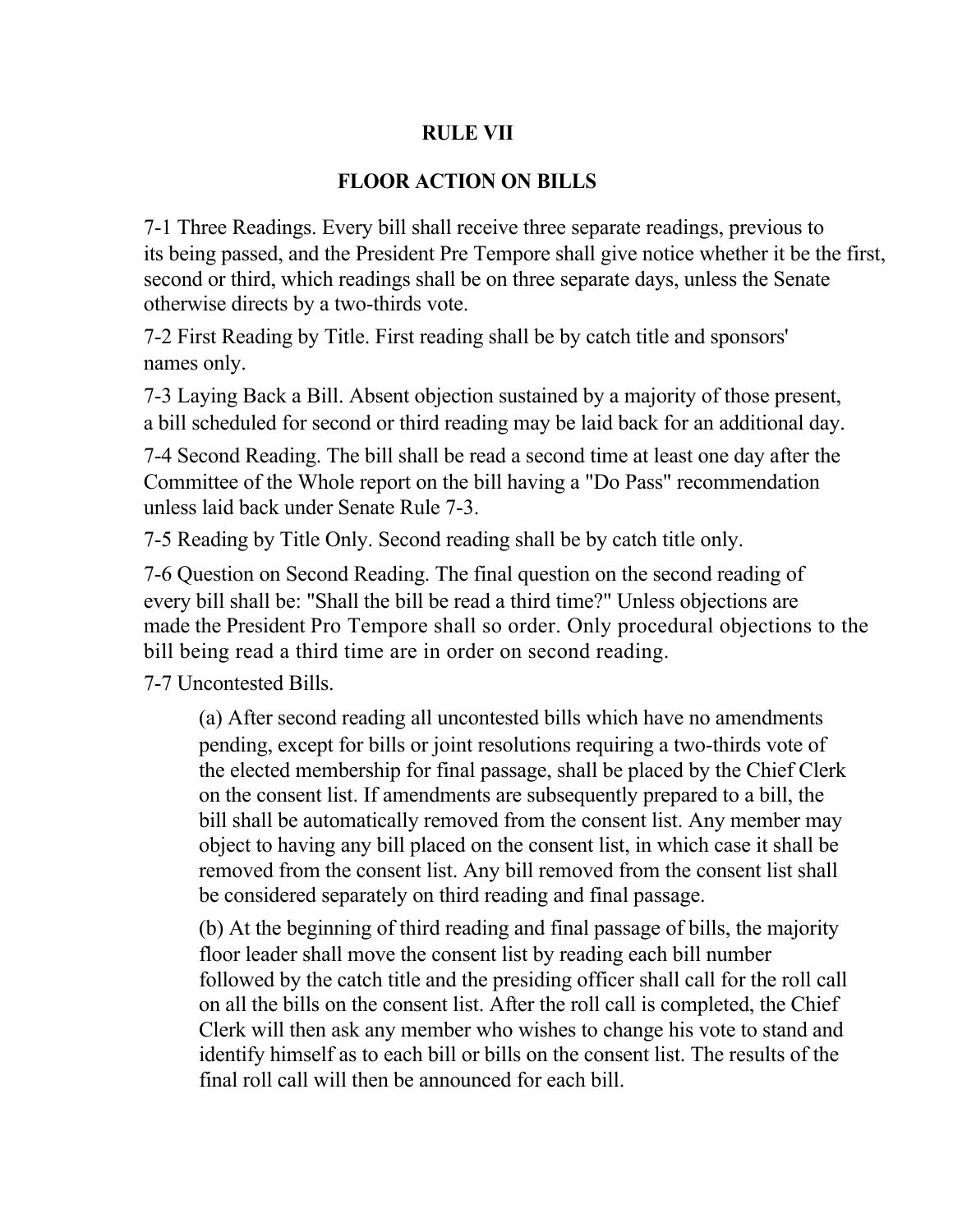7-8 Third Reading. The bill shall be read a third time at least one legislative working day after the second reading unless laid back under Senate Rule 7-3. It shall be read by bill number, catch title, sponsor, and enacting clause only.

7-9 Motions Allowed During Third Reading. It shall be in order for any member to move:

(a) to postpone to a certain date; or

(b) to recommit; or

(c) to amend, but PROVIDED that these motions may not be made once the President Pro Tempore has put the question as in Senate Rule 7-11.

7-10 Action on Recommitted Bills. If a bill is recommitted, as permitted in Senate Rule 7-9, it shall again be considered by the Senate in Committee of the Whole and then proceed under the usual procedure from that action.

7-11 Question on Third Reading. Upon the conclusion of the third reading, the President Pro Tempore shall put the question this way:

"The bill (naming it by number) having been read three separate times, the question is: Shall the bill pass? The Chief Clerk will call the roll." The ayes and noes shall be taken.

## **RULE VIII**

# **DEBATE & DELIBERATION**

8-1 Speaking Limits.

(a) No member shall speak more than twice on the same question on the same day without leave of the Senate.

(b) No member shall occupy the floor more than five minutes each time he speaks. This limitation shall not apply to:

(i) Debate regarding the bill or Standing Committee amendment under Senate Rule 6-3(a);

(ii) Explanation of the Mirror Budget Bill by members of the appropriations committee under Joint Rule or explanation of Assembly amendments to the Mirror Budget Bill by members of the appropriations committee under Joint Rules;

(iii) Explanation of the report of a conference committee under Joint Rules.

8-2 Third Reading Debate. After the President Pro Tempore announces "Third Reading of the Bill", any member may debate the bill or any amendment then proposed or any debatable motion then made, provided: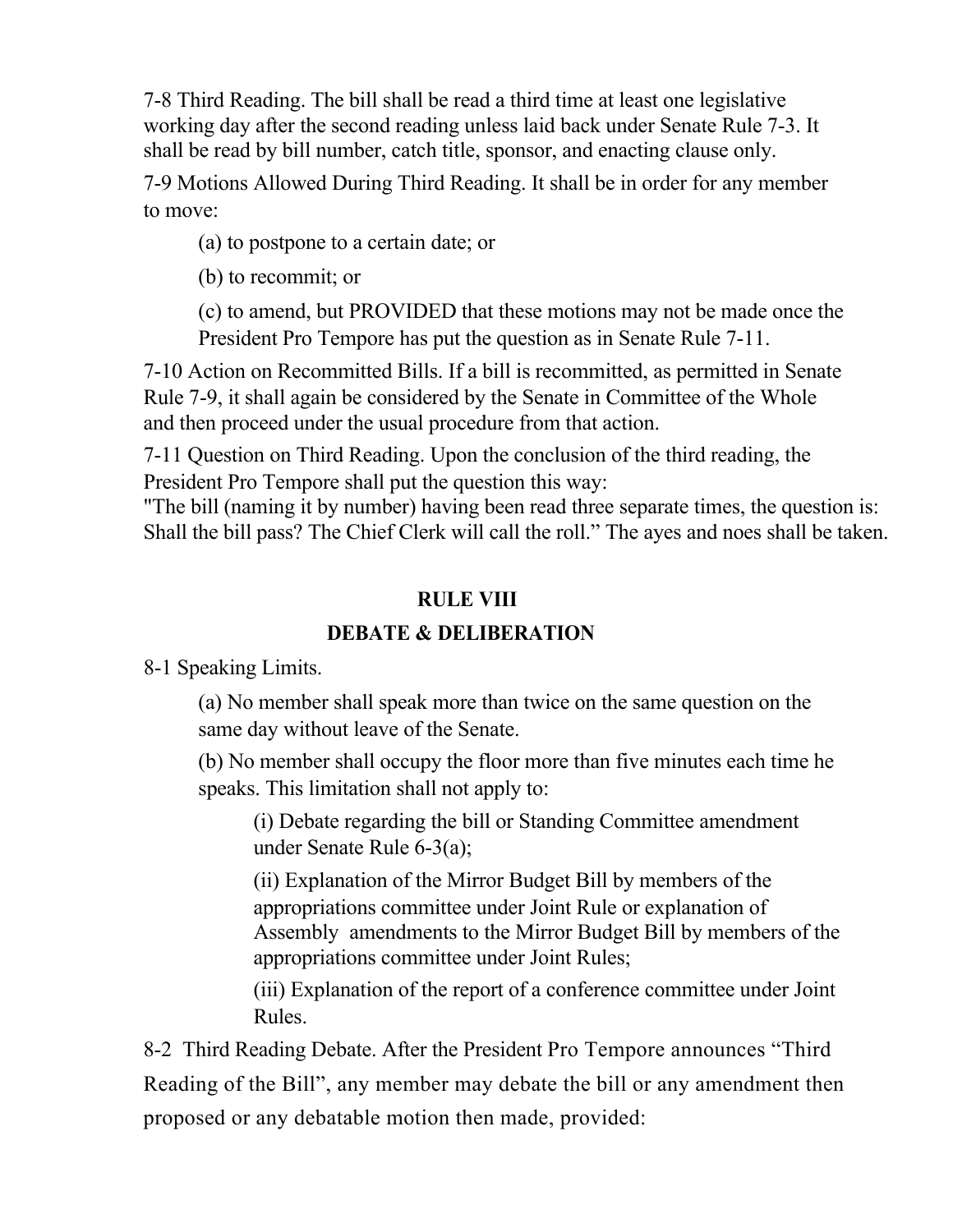(a) Debate shall be so limited that:

(i) No member shall speak more than twice on any one amendment; or

(ii) More than twice on the bill; and

(iii) No member shall occupy the floor more than five minutes each time that he speaks, there shall be no extensions of this rule.

(b) When the President states the final question in Senate Rule 7-11, "Shall the Bill Pass" all debate shall cease and no amendments, or motions to the bill, shall be in order without suspending the rules.

(c) The Chief Clerk shall then call the roll without interruption.

8-3 Obtaining the Floor. When any member is about to speak, or deliver any matter to the Senate, he shall rise from his seat and respectfully address the presiding officer. When recognized, the member shall confine himself to the question under consideration and avoid defamatory speech, speaking to personalities, or diverting discourse to diversions not relevant to the question, and when they have finished, shall take their seat.

8-4 Order of Speakers. When two or more members shall arise at the same time, the President Pro Tempore shall name the person who is to speak first.

8-5 Point of Order. Any member rising to a point of order may be allowed five minutes in which to state his grounds.

8-6 Appeals from Decision of President Pro

Tempore. A majority of all the votes of the

members present shall be sufficient to sustain an appeal from the decision of the President Pro Tempore.

8-7 Protest Against Action of the Senate. It shall be in order for any member or members to protest against the action of the Senate and have such protest entered briefly in the Journal.

8-8 Distribution of Printed Matter. No printed material shall be distributed on the floor of the Senate unless it is approved and signed by a Senator. All approved materials shall be dated, indicating the name of the approving Senator and indicating the legislation affected by the materials, if applicable.

8-9 May Call for Reading of Papers. When the reading of a paper is called for, it shall be read unless the same is objected to by some member, in which case the question shall be determined by a vote of the Senate. The question is undebatable and may not be amended.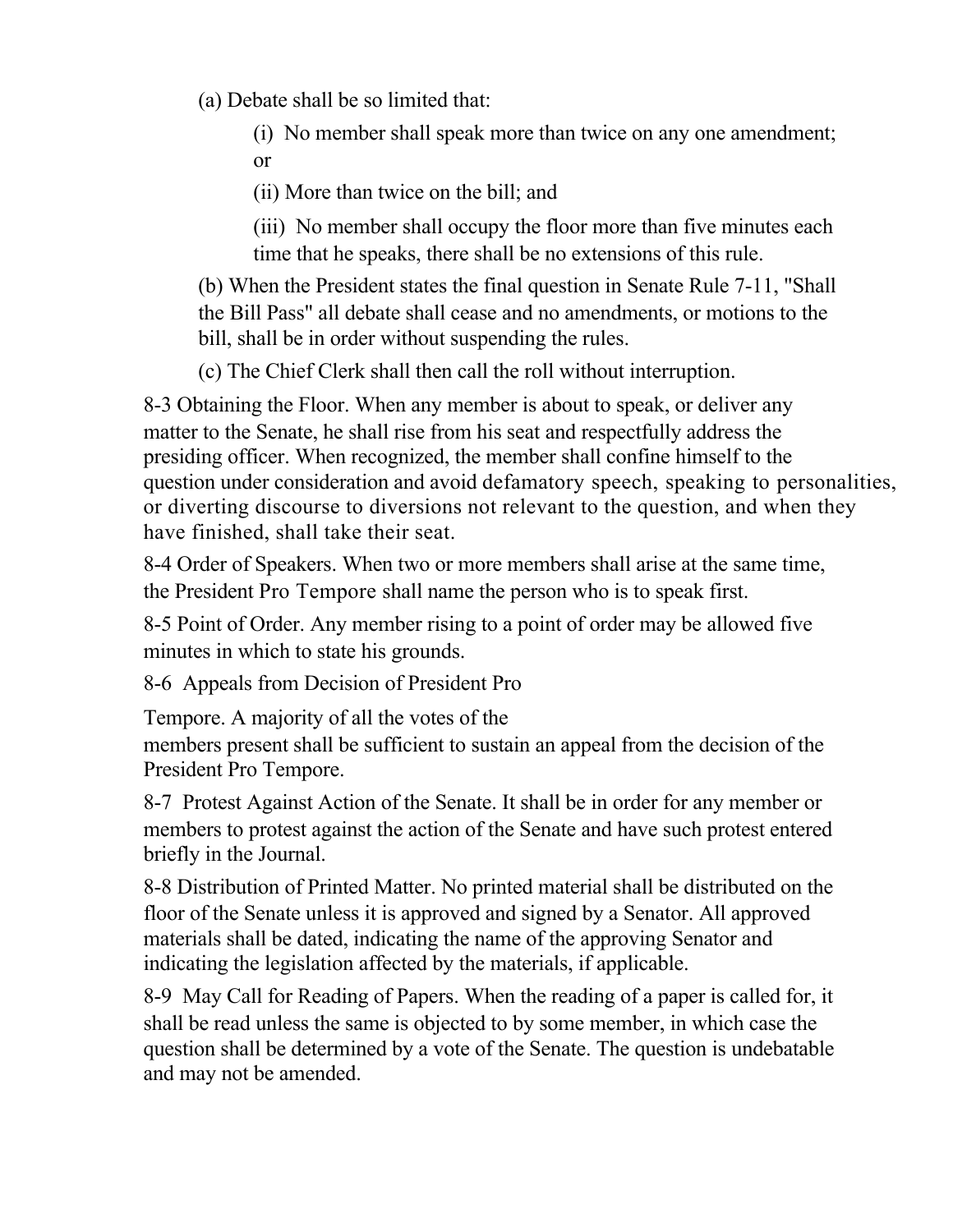## **RULE IX**

## **DECORUM OF MEMBERS**

9-1 Call to Order While Speaking. When a member is called to order while speaking, he shall forthwith take his seat until it shall be determined whether or not he is in order, except he be permitted to explain and if a member be called to order for words spoken in debate, the exceptional words shall be immediately taken down in writing by the Chief Clerk, so that the President Pro Tempore and Senate may be better able to judge the matter.

9-2 Interrupting Business of the Senate. No member shall speak to another or otherwise interrupt the business of the Senate, or read any newspaper while the Journal or public papers are being read before the Senate, or when any member is speaking in any debate.

9-3 Explain Personal Matter. Any member may rise and be recognized to explain a matter personal to himself but shall not discuss a question in such explanation or speak more than five minutes on the matter.

# **RULE X**

## **MOTIONS**

10-1 Motions to be Stated by Chair. No motion shall be debated until the same shall have been stated by the Chair.

10-2 Motions Reduced to Writing if Desired. All motions (except to adjourn, postpone, or commit) shall be reduced to writing, if desired by the Chair or any member.

10-3 Seconding Motions. No motion shall require a second, excepting as is herein designated.

10-4 Withdrawal of Motion. If no one objects, any motion may be withdrawn by the mover at any time before a decision, amendment, or ordering of the ayes and noes, except a motion to reconsider, which shall not be withdrawn without leave of the Senate.

10-5 Precedence of Motions. When a question is being debated, no motion shall be received, except the following, which shall have precedence as listed:

# *Undebatable*:

- (a) To adjourn
- (b) To lay on the table
- (c) To call for previous question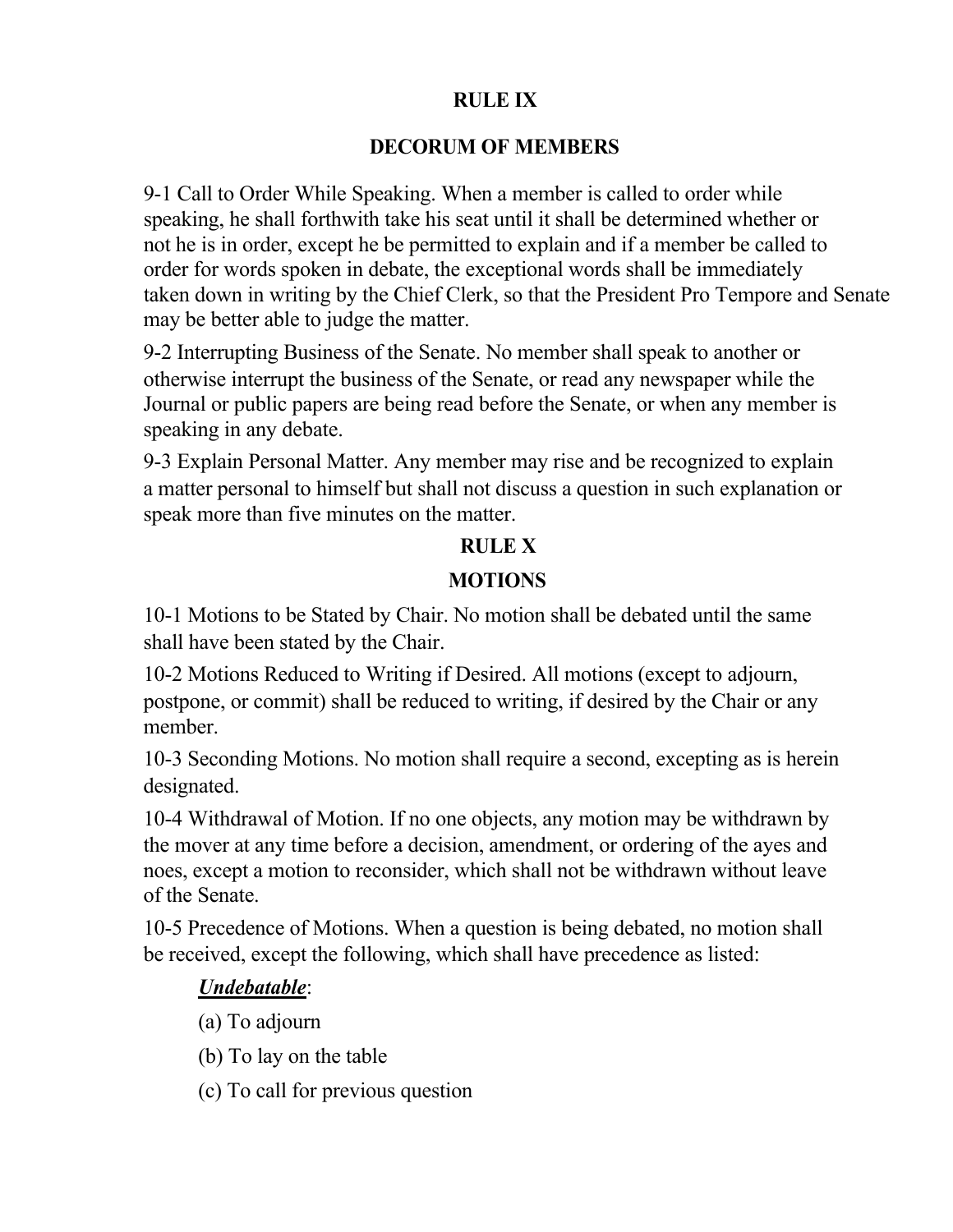# *Debatable*:

(d) To postpone to a certain date

(e) To commit or refer

(f) To amend

(g) To pass

(h) To postpone indefinitely

10-6 Motion to Adjourn. The motion to adjourn is not debatable, cannot be amended and is always in order except:

(a) when another has the floor

(b) during roll call

(c) during a call of the Senate

(d) during the Committee of the Whole

10-7 Motion to Commit. If it be proposed to refer the same subject to a Committee of the Whole, to a standing committee or to a select committee, they shall be voted on in the order here given.

10-8 Motion to Concur. With respect to consideration of requests by the Assembly for Senate concurrence with Assembly amendments to Senate Files and of Joint Conference Committee reports, only the motion to concur shall be in order.

# **RULE XI**

# **AMENDMENTS**

11-1 When a Bill May be Amended. No bill shall be amended until after it has been reported upon by a standing or select committee. The Senate shall take no action on any proposed amendment until the amendment has been reduced to writing, approved by the Senate attorney and distributed to the members of the Senate.

11-2 Amendments to Standing Committee Amendment. If a standing committee amendment proposes adoption of a substitute bill and the amendment is adopted during committee of the whole, subsequent amendments that day which change the standing committee amendment including ones which restore language in the original bill changed by the standing committee amendment shall be in order and shall not be deemed a second consideration of the same item on the same day.

11-3 No bill shall contain amendments or additions unrelated to the original bill, or with an intent or purpose to repeal the original bill.

11-4 Ayes and Noes on Appropriation Amendments. Except as provided by Rule 6-5(a), the ayes and noes shall be taken on the motion to adopt any amendment which directly increases or decreases an appropriation by a specific dollar amount.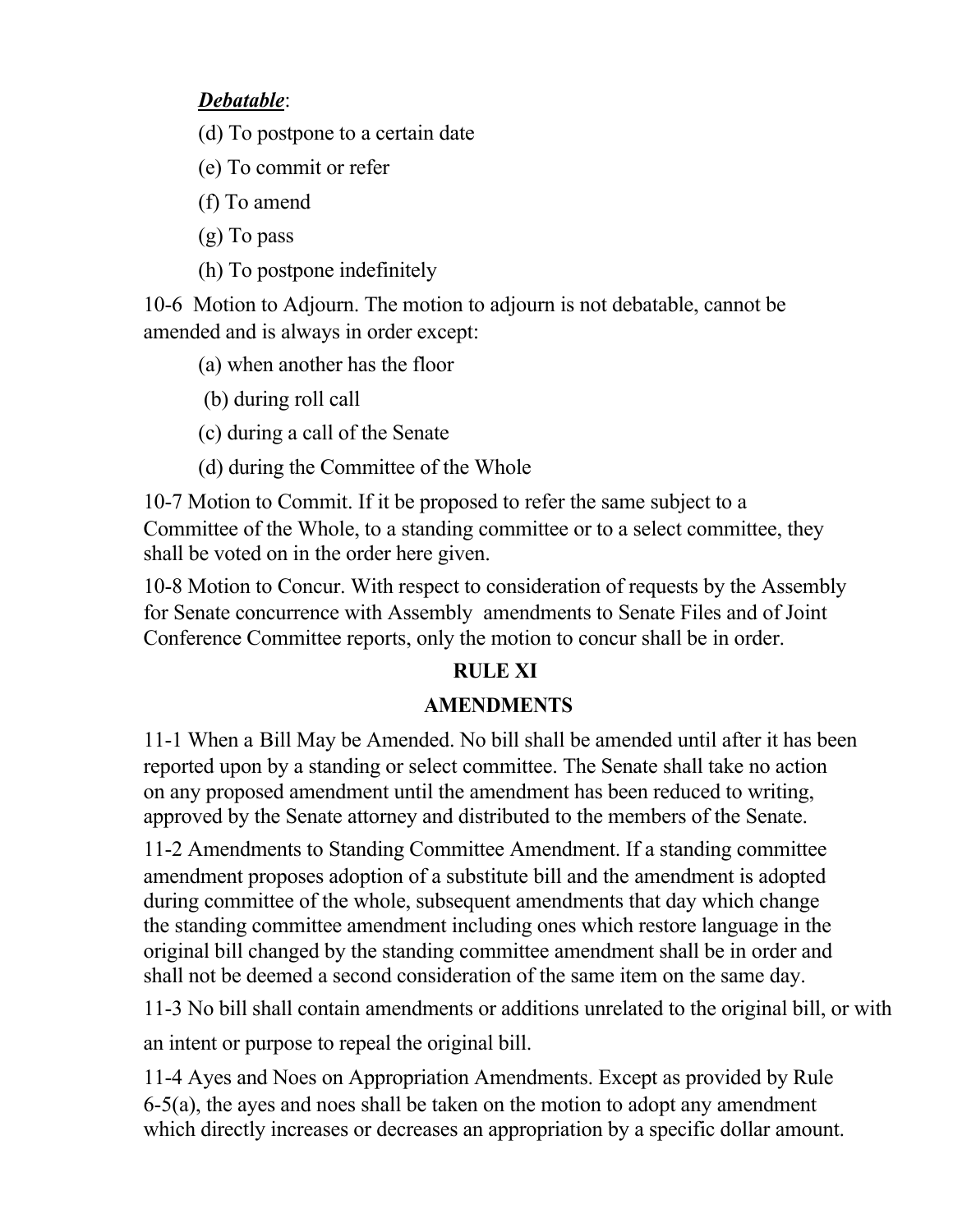11-5 Division of Question. Any member may call for a division of the question, which shall be divided if it comprehend[s] propositions in substance so distinct that one being taken away, a substantive proposition shall remain for the decision of the Senate. A motion to strike out and insert shall be deemed indivisible but a motion to strike out being lost shall preclude neither amendment nor a motion to strike out and insert.

11-6 Distribution of Amendments. Upon approval of the text of an amendment by the sponsor, the amendment will be numbered. Once numbered, the amendment shall be released to the public as soon as reasonably practicable unless the sponsor specifically directs that distribution of the amendment be delayed.

#### **RULE XII**

#### **VOTING**

12-1 Senate voting Requirements;

(a) Every member shall vote who may be within the bar of the Senate when the question is put unless for special reasons he be excused.

(b) A motion to excuse a member from voting shall be made before the call of the ayes and noes is commenced, and any member wishing to be excused from voting may briefly and pertinently explain his reason therefor; but, when the ayes and noes are being taken the call shall not be interrupted for any purpose whatsoever.

(c) Any member present within the bar of the Senate who refuses to vote on any question shall be placed on record as having voted in the affirmative.

(d) No member shall be recognized by the Chair, or be allowed to vote, when such member is at the time outside the bar of the Senate, and no member, or other person, shall remain by the Chief Clerk's table while the ayes and noes are being called.

12-2 Disclosure of Personal or Private Interest before voting;

(a) A member who has a personal or private interest in any bill proposed or pending before the legislature shall disclose the fact to the Senate members at the time of initial consideration during the committee of the whole or at the first subsequent time the conflict becomes apparent to the declarer, or at the time of introduction during the budget session. If the status of the conflict changes during the legislative process, the member shall disclose the change in the status of the conflict. Disclosure of a conflict of interest by any member shall be entered in the Daily Journal. If the member later makes a declaration of no conflict of interest in the matter, prompt entry of that declaration shall be made in the journal. The published Journal shall clearly reflect the declaration of the conflict of interest of the member with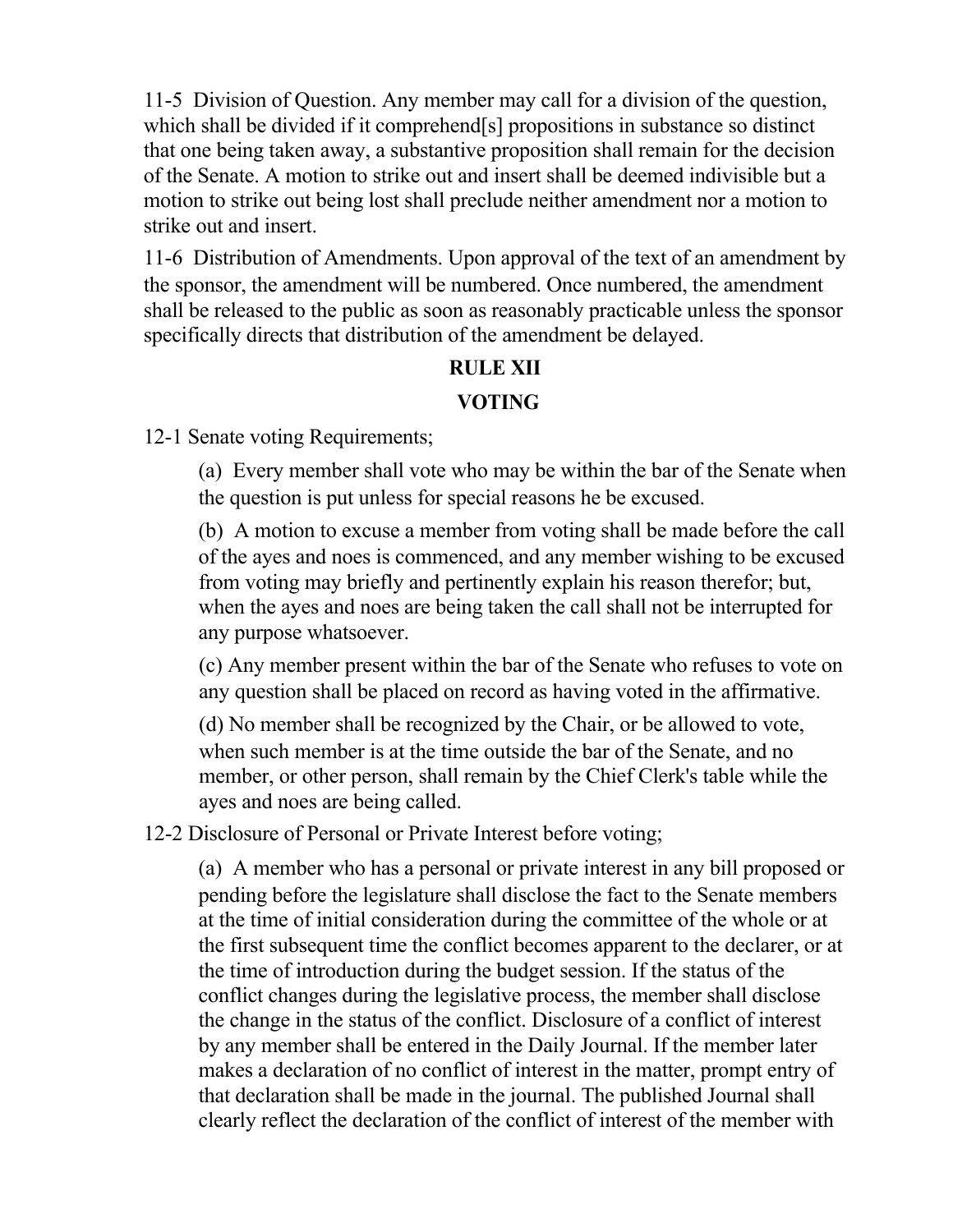respect to a roll call vote.

(b) On general appropriation and re-codification bills a member who has declared a conflict of interest on a section or an amendment to a section shall not vote on that section, but may vote on the entire bill if allowed by a vote of the Rules Committee.

(c) If a member is uncertain whether his interest in a bill is such as to require him to abstain from voting, he may request a ruling from the Rules Committee. When a request for a ruling is made, the Rules Committee shall make such inquiry as it deems necessary and shall rule by majority vote whether the member may or may not vote on the bill in question. The Rules Committee shall report its ruling on the floor of the Senate, including an explanation of the interest in question and any explanation for the ruling the committee determines appropriate to report to the Senate. Debate on the interest in question and the ruling may be had in accordance with Senate rules governing debate. At the conclusion of any debate the ruling of the Rules Committee shall be adopted as the ruling of the Senate unless a motion is made, seconded by at least one (1) other member and carried by majority vote of all Senate members voting on the motion to rule differently. The proposed ruling of the Senate shall be set forth in the motion.

(d) As used in this section "personal or private interest" means the member shall receive or incur a direct personal or financial gain or loss if the measure or bill is enacted. "Personal or private interest" does not include a financial gain or loss which shall be received or incurred by a member if the gain or loss shall also be received or incurred by a substantial class of persons.

12-3 Call for the Ayes and Noes.

(a) When the question is being taken, or about to be taken, it shall be competent for any member to call for the ayes and noes, which shall be entered on the Journal.

(b) Except as provided by Senate Rule 6-5(a), the ayes and noes shall be taken on the motion to adopt any amendment which directly increases or decreases an appropriation by a specific dollar amount.

12-4 Interruption of Voting Prohibited. When the ayes and noes are being taken, the call shall not be interrupted for any purpose whatsoever and members shall answer the call from their seats, if possible.

12-5 No Vote After Decision Announced. When the ayes and noes shall be taken on any question, in pursuance of Senate Rule 7-11, no member shall be permitted under any circumstances whatever to vote after the decision is announced from the Chair.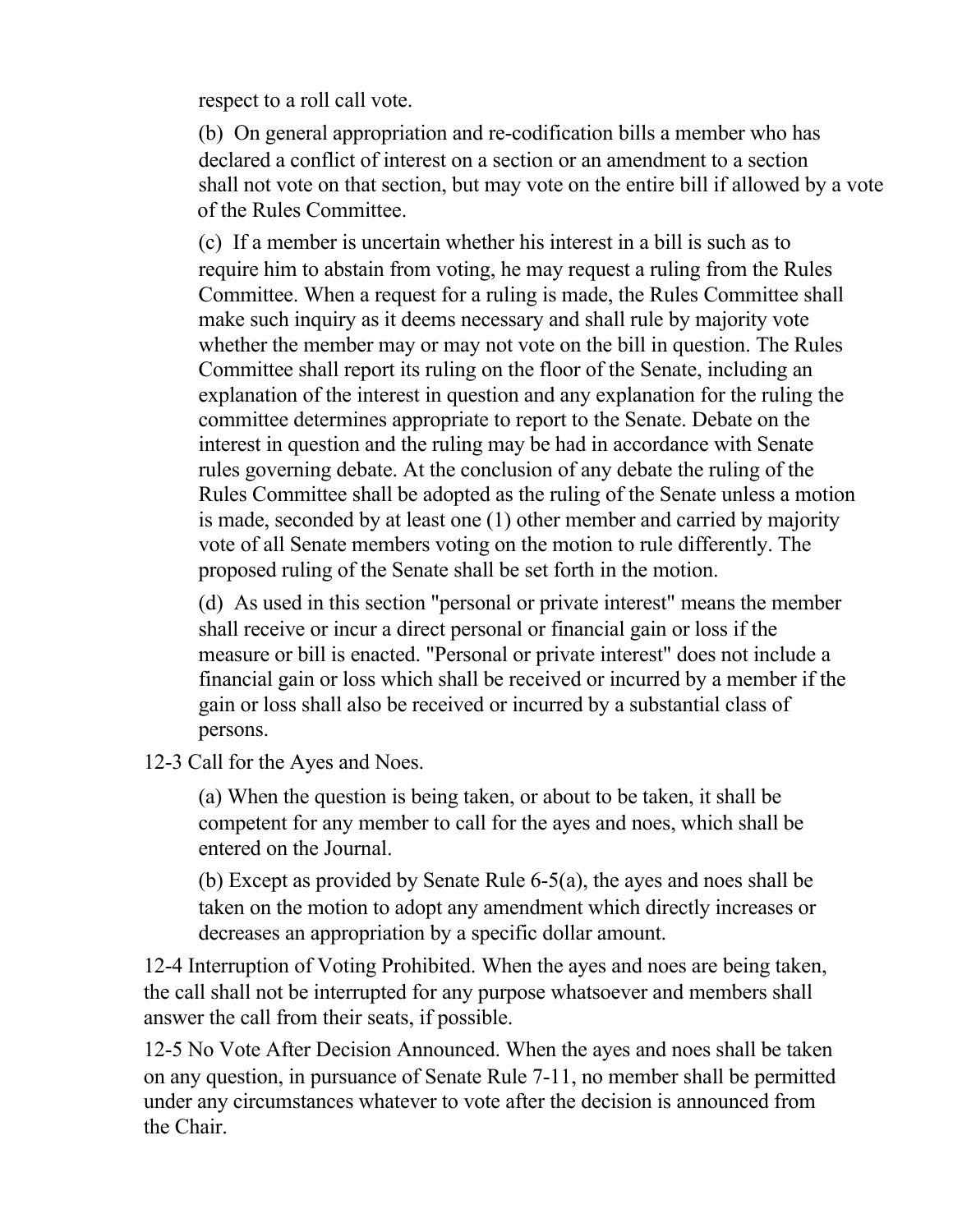12-6 Vote Changing. Any member may change his vote on a roll call of ayes and noes only after the call is completed, but only before the vote is closed.

12-7 Vote Explanation. Immediately after the vote on any question has been announced and at no other time, any member may explain his vote.

12-8 The Previous Question.

(a) Any member may move the previous question, and if it be seconded by three other members, the previous question shall be put in this form: "Shall the main question be now put?" The motion will bring the Senate to a vote on the pending question without further discussion.

(b) If carried, all debates shall cease, and the President shall immediately put the main question to vote: first on proposed amendments in their order, and then on the main question, without debate or further amendment.

(c) Provided, that a motion to adjourn and call of the Senate shall each be in order after the previous question has been sustained, and before the main question is put, but no other motion or call shall be in order, except to receive the report of the Sergeant-at-Arms, or to dispense with the proceedings under the call, and all motions and proceedings authorized by this rule shall be decided without debate, whether on appeal or otherwise.

12-9 Call for Division. It shall be in order for any member or the presiding officer to order a vote by division to verify a voice vote. Should there be doubt about the voice vote, the motion from the floor is simply to call "Division" immediately before or after the announcement of the vote. When the call is made, the presiding officer orders a standing vote, first the ayes and then the noes.

12-10 Reconsideration of the Vote.

(a) When a motion has been made and carried or failed, it shall be in order for any member who voted with the prevailing side to move for reconsideration of the vote thereof and such motion shall take precedence over all other questions except the motion to adjourn. The motion may be made on the same day or on the next succeeding day, providing it is made before the bill leaves the possession of the Senate. A motion to reconsider a vote in Committee of the Whole is in order only if made prior to adoption of the Committee of the Whole report.

(b) It is in order for the member to give open notice from the floor that he may on that day or the next succeeding day move for a reconsideration. In such case, the bill shall not be taken from the Senate until the matter has been finally disposed of. The notice shall be entered in the Journal and shown on the Action Sheet and Calendar.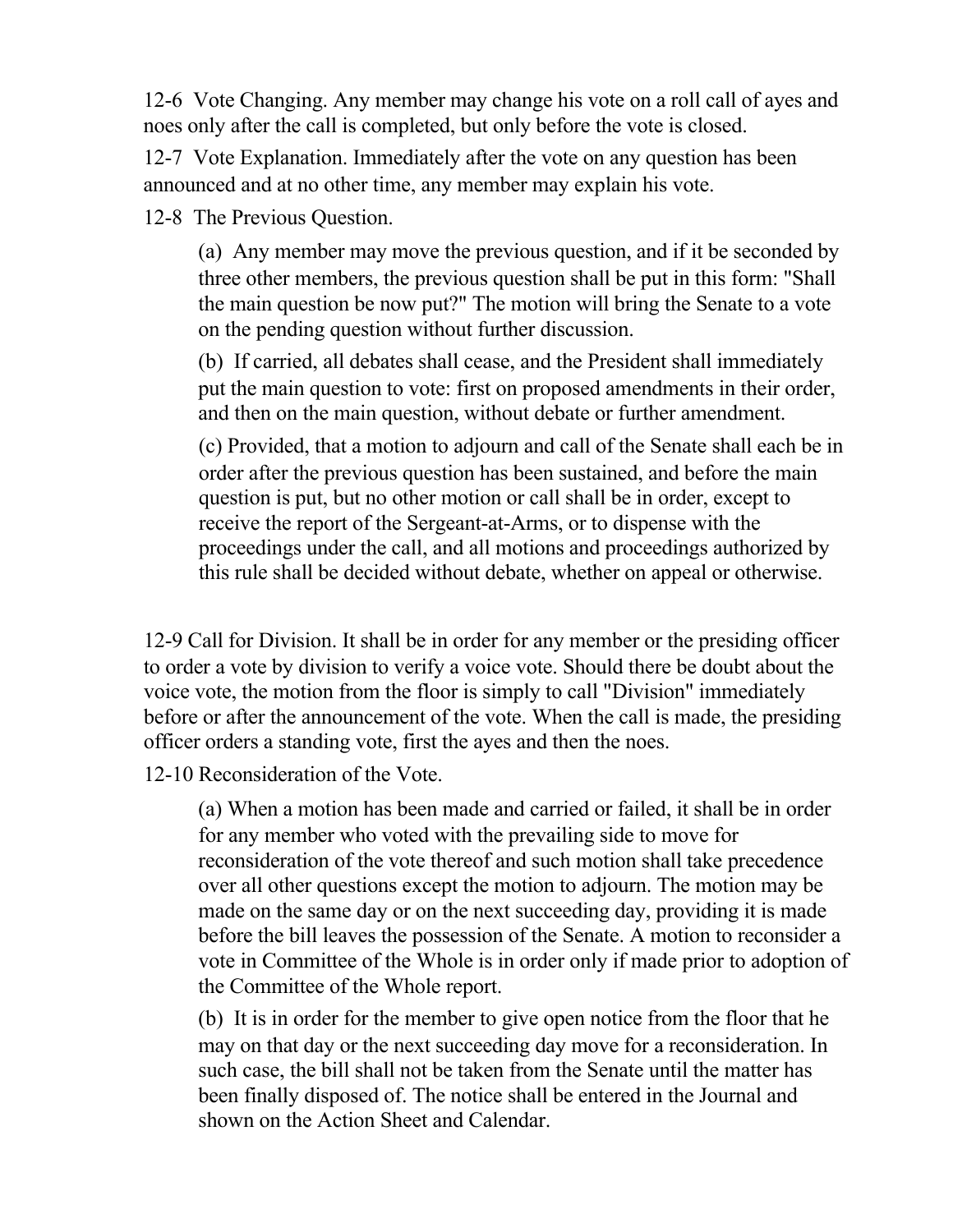(c) However, the giving of such notice shall not prevent any other member who voted with the prevailing side from moving a reconsideration at any time within the limit of this rule, and should this motion be lost, it cannot be renewed except by the member serving the original notice. On the last day, if a member gives such notice, it shall be in order for any other member who voted with the prevailing side to move a reconsideration at any time during the day.

(d) The motion once made and disposed of cannot be renewed. The motion is not debatable nor can it be amended, and is carried or lost by a simple majority vote regardless of the vote required of the original question. Once the motion is adopted, the question is in exactly the same condition it was when the vote being reconsidered was originally ordered, which means no amendment or debate is allowed on the question and the President Pro Tempore shall put the question this way: "On reconsideration of the vote, the question is, shall (naming the bill by number) pass? The Chief Clerk will call the roll."

(e) There shall be no reconsideration of the motions to adjourn, lay on the table, suspend the rules, indefinitely postpone, the previous question and reconsider.

(f) If a vote to reconsider has passed or failed on a particular motion under this section, it shall not be in order to move to rescind the vote on that motion.

12-11 Rescission of the Vote. Any motion to rescind a vote shall require an affirmative vote of two-thirds of the elected members to be adopted.

12-12 Call of the Senate. A call of the Senate shall only be ordered upon the demand of three members, one making the demand and two seconding the same by rising. Upon a call of the Senate the names of the members shall be called by the Clerk and the absentees noted. After which, the names of the absentees shall again be called. The doors shall then be shut and those for whom no excuse or insufficient excuse is made may, by order of those present, be taken into custody as they appear, or may be sent for and taken into custody by the Sergeant-at-Arms wherever found, or by a special messenger, to be appointed for that purpose. A motion to "call" shall be denied any committee.

#### **RULE XIII**

#### **RULES FOR THE BUDGET SESSION**

13-1 In General. For the introduction of any bill, other than the budget bill or a bill to apportion the legislature, the following procedure will be followed: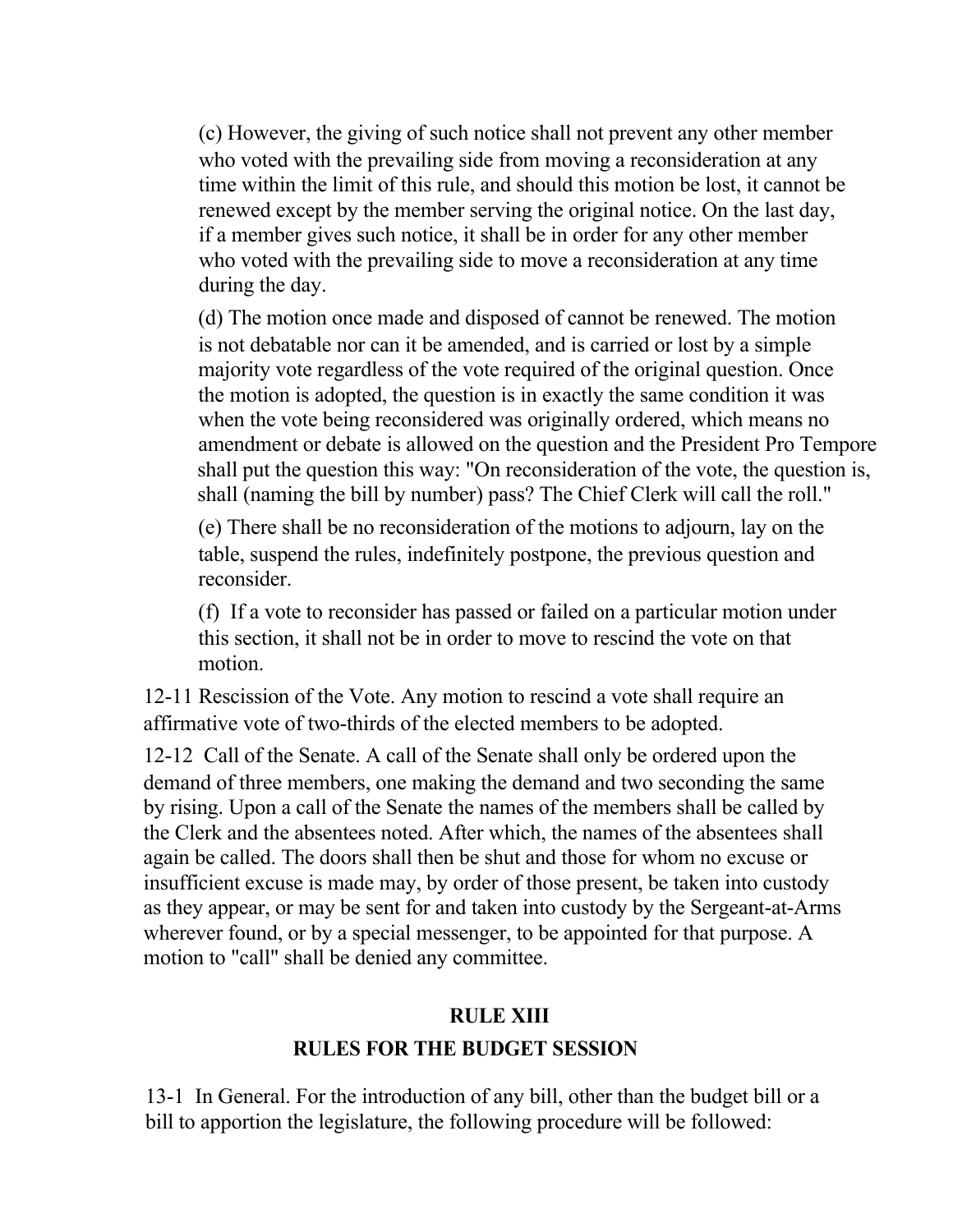(a) Any bill must be printed and on the desk of all members of the Senate for at least 48 hours prior to consideration, except that bills sponsored by the joint interim committees may be considered on the opening day of the session.

(b) The prime sponsor, or his designee, will be granted three minutes to address the Senate as to the need and timeliness of his (or her) particular bill. No rebuttal or questions will be permitted.

(c) Upon approval of two-thirds of the elected members by a roll call vote, a bill will be accepted by the Senate and assigned by the President Pro Tempore to the appropriate Standing Committee.

13-2 Introduction Deadline. For the introduction of any bill, other than the budget bill, the following will apply:

(a) No bill will be accepted for consideration except by unanimous consent after twelve o'clock noon of the third legislative day of the Session. Bills that have been signed, submitted and accepted by the Legislative Service Office prior to the twelve noon cutoff date for consideration of bills but are still at the printer's office will be considered as being within the cutoff deadline. Such a list of bills will be delivered by the Legislative Service Office to the President Pro Tempore at the cutoff hour.

(b) No bill shall be considered for introduction after five o'clock p.m. on the fifth legislative day of the session except by unanimous consent of the membership.

13-3 Limit on Sponsorship. No member shall sponsor more than three (3) bills in any Budget Session. This limitation shall not apply to joint interim committees, the Management Audit Committee, the Management Council, the Select Water Committee and any other committee designated by the Management Council.

13-4 Open Meetings – Exception. All Standing Committee meetings shall be considered open meetings except when declared to be an executive session by the Standing Committee Chairman.

13-5 Budget Session Consent List. Notwithstanding Rule 13-1, the President Pro Tempore, in consultation with the minority floor leader may propose a Consent List of interim committee bills to be voted upon for introduction under the following procedure:

(a) The President shall distribute the proposed Consent List to all members at least 24 hours prior to consideration. No interim committee bill shall be included on the Consent List unless the interim committee bill has been printed and distributed to all members before the proposed Consent List is distributed. No interim committee bill shall be added to the Consent List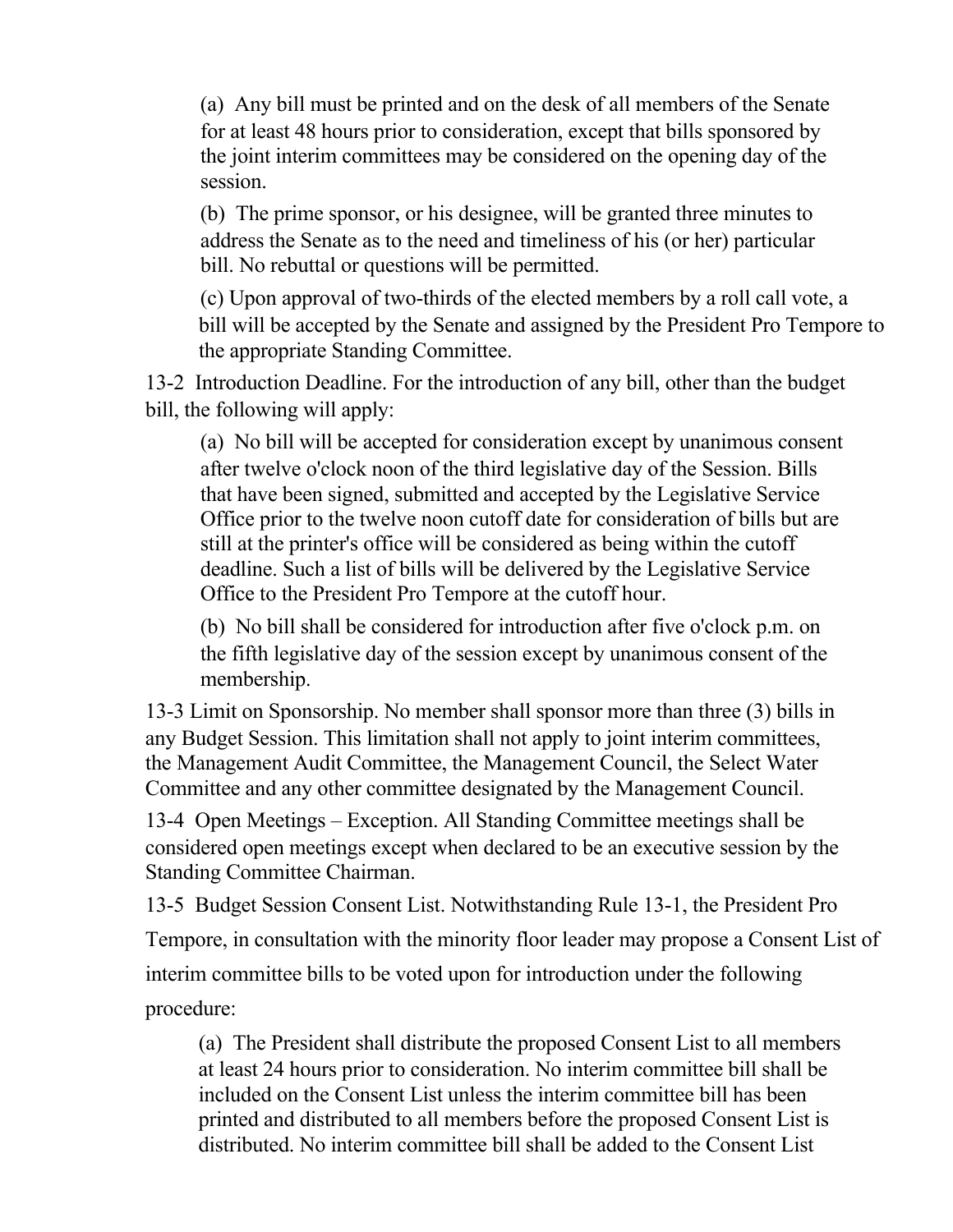without the approval of the President Pro Tempore.

(b) Subject to subsection (a) of this rule, and at the appropriate order of business, the majority floor leader shall move the Consent List. No debate shall be permitted on the Consent List, but any member may remove any interim committee bill from the Consent List upon request before the vote. A roll call vote shall be taken and the results applied to each interim committee bill on the list except that opportunity shall be made for any member to request a re-designation of his vote on any interim committee bill on the list before the Chief Clerk announces the vote.

13-6 Schedule of Bills for Introduction Vote. If available, a tentative list of bills to be considered for introduction vote will be posted on the Legislative website or otherwise made available to the public. The list will state that it is subject to change.

## **RULE XIV**

## **SENATE JOURNAL AND RECORDS**

14-1 Journal Committee Duties. The Journal Committee shall meet each day prior to the convening of the Senate, for the purpose of examining the Journal of the previous day. They shall report to the President Pro Tempore their recommendation thereto.

14-2 Report of Journal Committee. The Journal Committee shall have leave to report at any time when the Senate is in session, except when the "ayes and noes" are being taken.

14-3 Journal Entries.

(a) The titles of bills and only such parts thereof as shall be affected by the proposed amendments shall be inserted in the Journal.

(b) The full bill title shall be shown in the Journal at time of bill introduction and when the bill is next shown in the Journal after the title has been amended. All other reference to the bill shall be shown by number and catch line title only.

14-4 Expunge from the Journal. In the rare instance when it is desirable to express strong disapproval of matter in the Journal, a member may move that it be expunged. The motion must be carried by the affirmative vote of two-thirds of the elected membership. When matter is ordered expunged from the record, the Clerk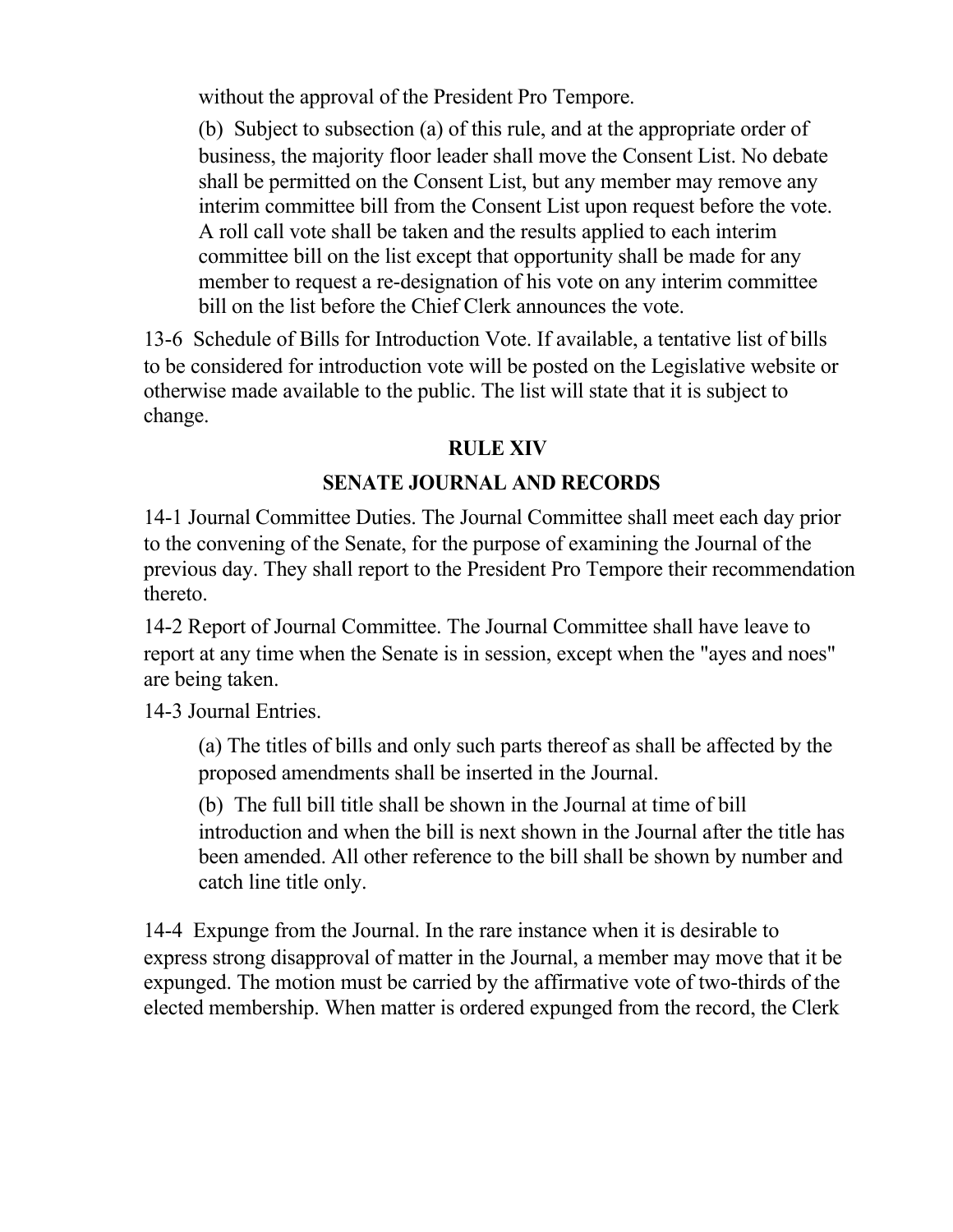shall have a line drawn through the matter and writing across each line "Expunged by order of the Senate membership.". Each line must be dated. The expunged matter must not be blotted as to be unreadable as otherwise it would be impossible to determine whether more was expunged than was ordered. If the matter to be expunged relates to a Bill or File, it must be ordered while the Bill or File is in the possession of the Senate and must relate to action previously taken by the Senate on the Bill or File.

14-5 Proceedings to be Recorded. The proceedings of the Senate shall be:

(a) When not acting as a Committee of the Whole, entered on the Journal as concisely as possible, care being taken to detail a true and accurate account of the proceedings; but every vote of the Senate shall be entered upon the Journal, and a brief reference to the contents of each petition, memorial or paper presented in the Senate shall also be inserted in the Journal;

(b) To the extent practicable, electronically recorded. The legislative service office shall retain all recordings made during the session and then transfer them to the secretary of state not later than the beginning of the second business day for the office of the Secretary of State following the date on which the session adjourned. Upon transfer to the Secretary of State, the recordings shall become a public record; however, the contents of any recording made under this rule shall not be construed to supersede the Journal;

(c) To the extent practicable, broadcast over the internet via RealAudio or similar capability. Contents of any audio broadcast of proceedings under this rule shall not be construed to supersede the Journal. Failure of audio broadcast capability under this rule shall not delay the proceedings of the Senate.

14-6 Messages – How Sent. Messages shall be sent to the Assembly by the Assistant Chief Clerk, Sergeant-at-Arms or any Messenger designated by the Chief Clerk, the Chief Clerk having previously endorsed the final determination of the Senate thereon.

## **RULE XV**

## **MAINTAINING PUBLIC ORDER IN THE SENATE**

15-1 Authorized Persons Within the Bar of Senate. No person other than members and officers of the Senate and Assembly and legislative staff shall be admitted within the bar of the Senate, except by special invitation on the part of the Senate or President Pro Tempore thereof; but a majority may authorize the President Pro Tempore to have the Senate cleared of all such persons.

15-2 Interruptions to Business. No motion shall be deemed in order to admit any